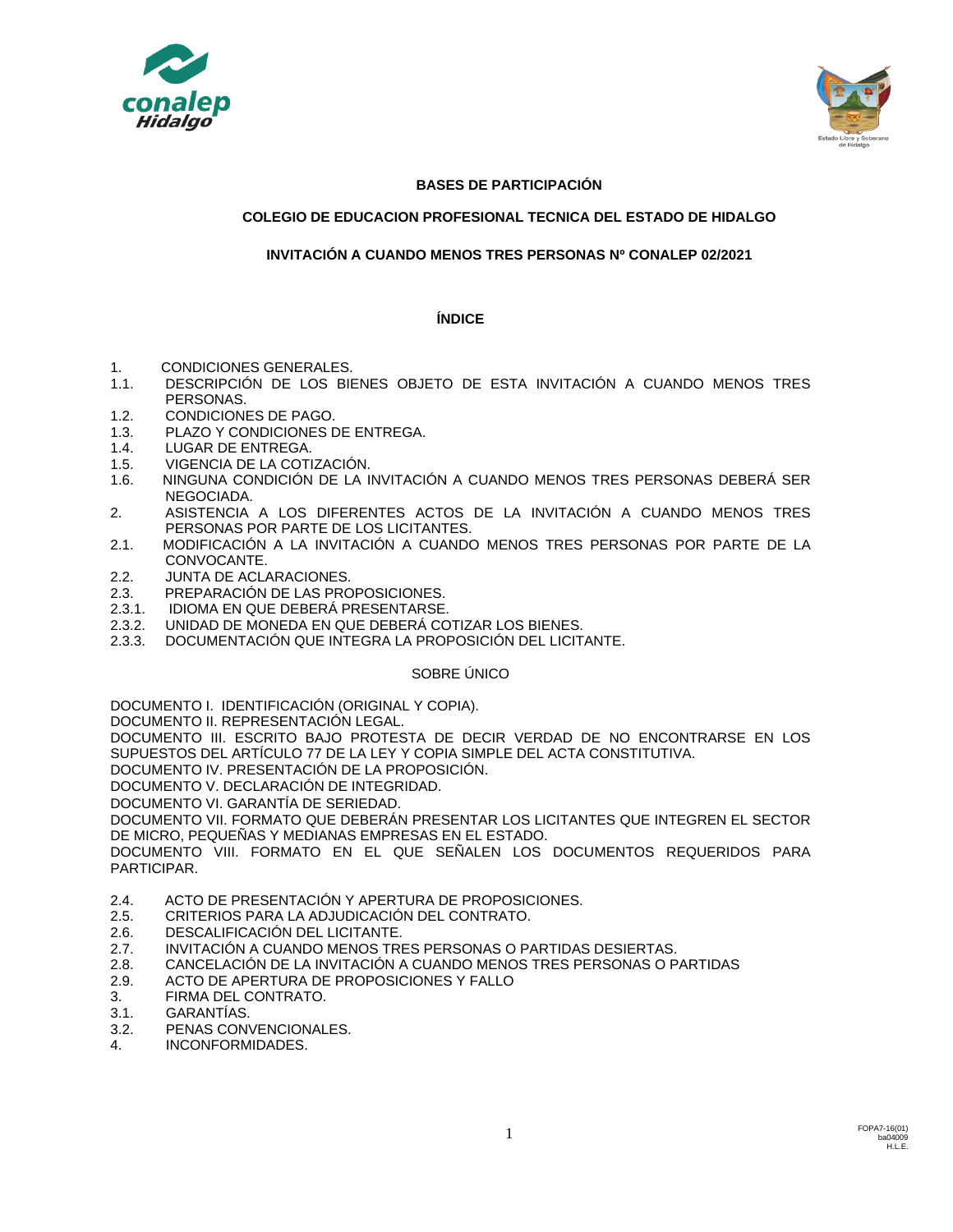



# **BASES DE PARTICIPACIÓN**

# **COLEGIO DE EDUCACION PROFESIONAL TECNICA DEL ESTADO DE HIDALGO**

# **INVITACIÓN A CUANDO MENOS TRES PERSONAS Nº CONALEP 02/2021**

# **LA PRESENTE INVITACIÓN A CUANDO MENOS TRES PERSONAS SERÁ PRESENCIAL**

# **1. CONDICIONES GENERALES**

EN CUMPLIMIENTO A LAS DISPOSICIONES QUE ESTABLECE LA CONSTITUCIÓN POLÍTICA DEL ESTADO LIBRE Y SOBERANO DE HIDALGO EN SU ARTÍCULO 108 Y LA LEY DE ADQUISICIONES, ARRENDAMIENTOS Y SERVICIOS DEL SECTOR PÚBLICO DEL ESTADO DE HIDALGO, EN SUS ARTÍCULOS 40, 58 Y 59, SU REGLAMENTO Y DEMÁS CORRELATIVOS, CONVOCA A LAS PERSONAS FÍSICAS Y MORALES CON CAPACIDAD TÉCNICA Y ECONÓMICA QUE DESEEN PARTICIPAR EN LA **INVITACIÓN A CUANDO MENOS TRES PERSONAS Nº CONALEP 02/2021** PARA LA **ADQUISICIÓN DE MATERIAL ELECTRICO**, CON DISPONIBILIDAD PRESUPUESTARIA AUTORIZADA MEDIANTE OFICIO NO. **DPyE/016/2021** EMITIDO POR LA DIRECCION DE PLANEACION Y EVALUACION DEL COLEGIO DE EDUCACION PROFESIONAL TECNICA DEL ESTADO DE HIDALGO DEL EJERCICIO 2021 Y OFICIO **SFP-CPF-01-0034/2021** CONFORME A LA PRESENTE CONVOCATORIA PÚBLICA.

# **1.1. DESCRIPCIÓN DE LOS** BIENES **OBJETO DE ESTA INVITACIÓN A CUANDO MENOS TRES PERSONAS.**

LOS BIENES OBJETO DE ESTA INVITACIÓN A CUANDO MENOS TRES PERSONAS SE DESCRIBEN EN EL ANEXO Nº1 DE ESTAS BASES, LAS CUALES CONFORMAN UN TOTAL DE **53** PARTIDAS.

## **1.2. CONDICIONES DE PAGO**

EL PAGO TOTAL SE EFECTUARÁ A LOS **10** DÍAS HÁBILES DE LOS MESES DE JUNIO, JULIO, AGOSTO Y SEPTIEMBRE Y A SATISFACCIÓN DEL COLEGIO DE EDUCACION PROFESIONAL TECNICA DEL ESTADO DE HIDALGO. LOS PRECIOS PERMANECERÁN FIJOS Y NO HABRÁ ESCALATORIA ALGUNA.

# **1.3. PLAZO Y CONDICIONES DE ENTREGA**

EL PLAZO DE ENTREGA SERÁ DE **5** DÍAS HABILES, CONTADOS A PARTIR DE LA FIRMA DEL CONTRATO (ORDEN DE COMPRA) CORRESPONDIENTE.

LOS GASTOS POR CONCEPTO DE FLETES, SEGUROS, MANIOBRAS DE CARGA Y DESCARGA ETC., DEBERÁN ESTAR CONSIDERADOS EN EL PRECIO UNITARIO DEL LOS BIENES. EL PROVEEDOR EFECTUARÁ EL TRASLADO DEL BIEN POR SU EXCLUSIVA CUENTA, BAJO SU RESPONSABILIDAD DEL DAÑO QUE PUEDA SUFRIR EL MISMO DURANTE EL TRASLADO.

## **1.4. LUGAR DE ENTREGA.**

**DIRECCION GENERAL** CIRCUITO EX HACIENDA DE LA CONCEPCION LOTE 17, SAN JUAN TILCUAUTLA, MPIO. SAN AGUSTIN TLAXIACA HGO. C.P 42160.

**PLANTEL PACHUCA I** UBICADO EN PARQUE INDUSTRIAL CANACINTRA S/N, COLONIA CHACON, C.P. 42083, MINERAL DE LA REFORMA, HGO;

**PLANTEL TEPEJI DEL RIO** UBICADO EN AUTOPISTA MÉXICO-QUERÉTARO KM. 72 COL. NOXTONGO TEPEJI DEL RIO, HGO. C.P 42850**;**

**PLANTEL TIZAYUCA** UBICADO, CALLE ORIENTE 3 SUR 2 LOTE 3 CIUDAD INDUSTRIAL TIZAYUCA HGO., C.P. 43800**; PLANTEL TULANCINGO** UBICADO EN, CARR. TULANCINGO-ACATLÁN KM. 4.5 COL JALTEPEC C.P. 43700, TULANCINGO, HGO**;**

# **1.5. VIGENCIA DE LA COTIZACIÓN.**

LA VIGENCIA DE LA COTIZACIÓN ES COMO MÍNIMO DE 30 DÍAS HÁBILES. LOS LICITANTES DEBERAN APEGARSE ESTRICTAMENTE A LAS CONDICIONES ESTABLECIDAS EN LOS PUNTOS 1.2, 1.3, 1.4 Y 1.5.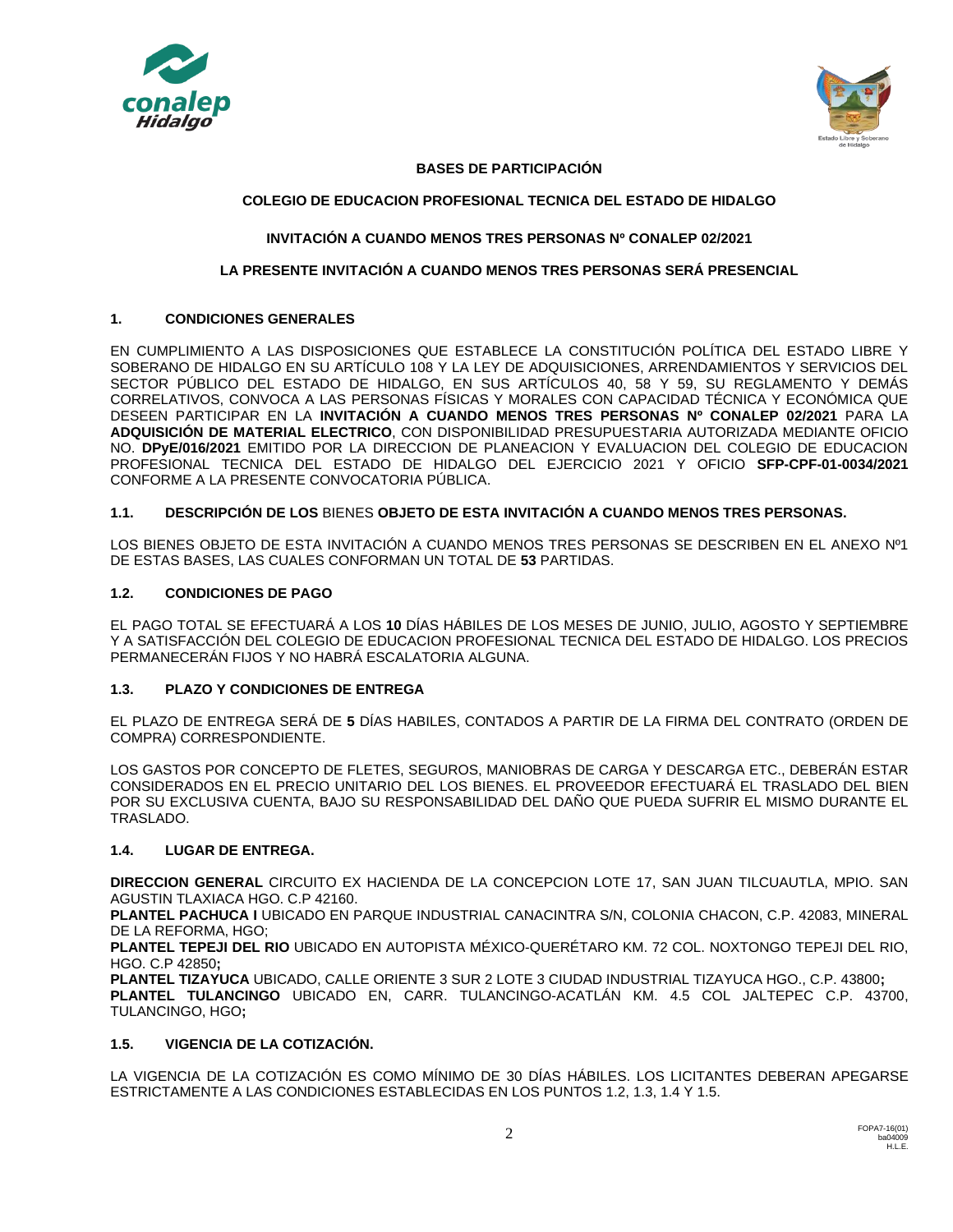



# **1.6 NINGUNA CONDICIÓN DE LA INVITACIÓN A CUANDO MENOS TRES PERSONAS DEBERÁ SER NEGOCIADA.**

LAS CONDICIONES CONTENIDAS EN LA INVITACIÓN A CUANDO MENOS TRES PERSONAS Y EN LAS PROPOSICIONES PRESENTADAS POR LOS LICITANTES NO PODRÁN SER NEGOCIADAS.

## **2. ASISTENCIA A LOS DIFERENTES ACTOS DE LA INVITACIÓN A CUANDO MENOS TRES PERSONAS POR PARTE DE LOS LICITANTES.**

LA PRESENTE INVITACIÓN A CUANDO MENOS TRES PERSONAS SERÁ PRESENCIAL.

PARA LA ENTREGA DE LA INVITACIÓN PARA PARTICIPAR EN EL PROCEDIMIENTO DE INVITACIÓN A CUANDO MENOS TRES PERSONAS:

- A) PERSONA FISICA: FIRMAR DE RECIBIDO PONIENDO NOMBRE COMPLETO, FECHA EN LA CUAL RECIBE LA INVITACIÓN.
- B) PERSONA MORAL: FIRMAR DE RECIBIDO PONIENDO NOMBRE COMPLETO, FECHA EN LA CUAL RECIBE LA INVITACIÓN, CARGO QUE DESEMPEÑA Y SELLO DE LA EMPRESA.

PREVIO AL ACTO DE PRESENTACIÓN Y APERTURA DE PROPOSICIONES, EL CONVOCANTE PODRÁ EFECTUAR EL REGISTRO DE PARTICIPANTES.

LA O LAS JUNTAS DE ACLARACIONES, EL ACTO DE PRESENTACIÓN Y APERTURA DE PROPOSICIONES Y EL ACTO DE FALLO, SE REALIZARÁN DE MANERA PRESENCIAL, A LOS CUALES PODRÁN ASISTIR LOS LICITANTES, SIN PERJUICIO DE QUE EL FALLO PUEDA NOTIFICARSE POR ESCRITO CONFORME A LO DISPUESTO POR EL ARTÍCULO 50 DE LA LEY.

A LOS ACTOS DEL PROCEDIMIENTO DE INVITACIÓN A CUANDO MENOS TRES PERSONAS PODRÁ ASISTIR CUALQUIER PERSONA EN CALIDAD DE OBSERVADOR, BAJO LA CONDICIÓN DE REGISTRAR SU ASISTENCIA Y ABSTENERSE DE INTERVENIR EN CUALQUIER FORMA EN LOS MISMOS, POR LO QUE NO FIRMARÁN NINGÚN DOCUMENTO QUE TENGA RELACIÓN CON EL ACTO AL QUE ASISTAN, DE ACUERDO A LO ESTABLECIDO EN EL ARTÍCULO 33 DE LA LEY.

DURANTE LOS ACTOS DE LA JUNTA DE ACLARACIONES, PRESENTACIÓN Y APERTURA DE PROPOSICIONES, Y FALLO, ÚNICAMENTE SE PERMITIRÁ EL ACCESO A LOS MISMOS A UN SÓLO REPRESENTANTE POR EMPRESA.

DURANTE EL DESARROLLO DE LA INVITACIÓN A CUANDO MENOS TRES PERSONAS, LOS LICITANTES NO PODRÁN TENER CONTACTO CON LAS ÁREAS EVALUADORAS DE LOS BIENES.

LAS ACTAS DE LAS JUNTAS DE ACLARACIONES, DEL ACTO DE PRESENTACIÓN Y APERTURA DE PROPOSICIONES, Y DE LA JUNTA PÚBLICA EN LA QUE SE DÉ A CONOCER EL FALLO SERÁN FIRMADAS POR LOS LICITANTES QUE HUBIERAN ASISTIDO, SIN QUE LA FALTA DE FIRMA DE ALGUNO DE ELLOS RESTE VALIDEZ O EFECTOS A LAS MISMAS, DE LAS CUALES SE PODRÁ ENTREGAR UNA COPIA A DICHOS ASISTENTES Y AL FINALIZAR CADA ACTO SE FIJARÁ UN EJEMPLAR DEL ACTA CORRESPONDIENTE EN UN LUGAR VISIBLE AL QUE TENDRÁ ACCESO EL PÚBLICO, EN EL DOMICILIO DEL ÁREA RESPONSABLE DEL PROCEDIMIENTO DE CONTRATACIÓN, POR UN TÉRMINO NO MENOR DE CINCO DÍAS HÁBILES.

ASIMISMO, SE DIFUNDIRÁ UN EJEMPLAR DE DICHAS ACTAS EN LA PÁGINA DE INTERNET DE ESTA CONVOCANTE. DICHO PROCEDIMIENTO SUSTITUIRÁ A LA NOTIFICACIÓN PERSONAL.

# **2.1. MODIFICACIÓN DE LA INVITACIÓN A CUANDO MENOS TRES PERSONAS POR PARTE DE LA CONVOCANTE.**

EL COLEGIO DE EDUCACION PROFESIONAL TECNICA DEL ESTADO DE HIDALGO SIEMPRE QUE ELLO NO TENGA POR OBJETO LIMITAR EL NÚMERO DE LICITANTES, PODRÁ MODIFICAR ASPECTOS ESTABLECIDOS EN LAS BASES, A PARTIR DE LA FECHA DE ENTREGA DE LA ULTIMA INVITACION Y HASTA LA JUNTA DE ACLARACIONES, RECORRIÉNDOSE LOS DEMÁS PLAZOS, DICHAS MODIFICACIONES SE DIFUNDIRÁN EN LA PÁGINA DE INTERNET: [www.conalephidalgo.edu.mx.](http://www.conalephidalgo.edu.mx/)

LAS MODIFICACIONES QUE SE MENCIONAN EN EL PÁRRAFO ANTERIOR, EN NINGÚN CASO PODRÁN CONSISTIR EN LA SUSTITUCIÓN DE LOS BIENES CONVOCADOS ORIGINALMENTE, EN LA ADICIÓN DE OTROS DE DISTINTOS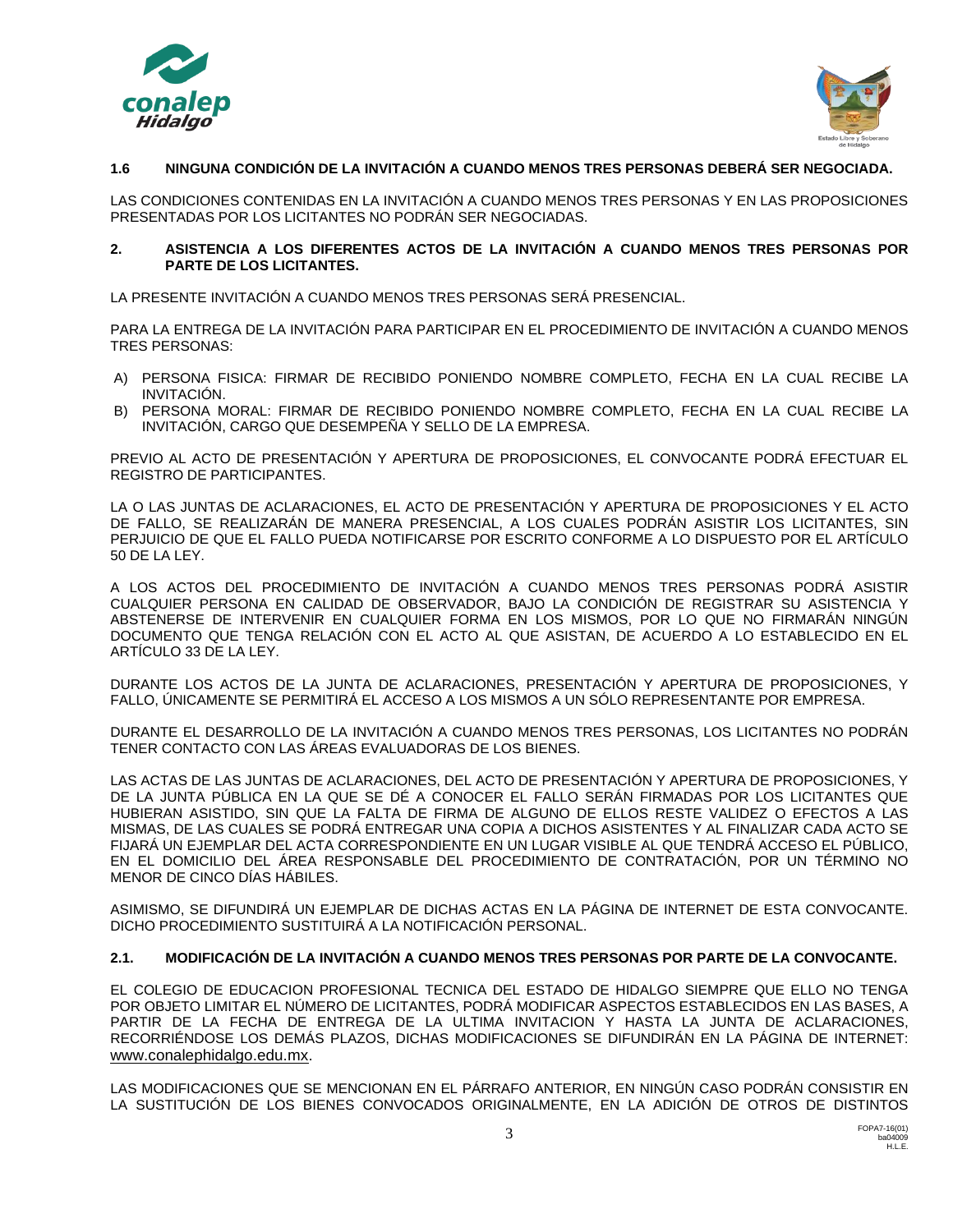



RUBROS O EN LA VARIACIÓN SIGNIFICATIVA DE SUS CARACTERÍSTICAS. CUALQUIER MODIFICACIÓN A LA INVITACIÓN A CUANDO MENOS TRES PERSONAS, INCLUYENDO LAS QUE RESULTEN DE LA JUNTA DE ACLARACIONES, FORMARÁ PARTE DE LA MISMA Y DEBERÁ SER CONSIDERADA POR LOS LICITANTES EN LA ELABORACIÓN DE SU PROPOSICIÓN.

# **2.2 JUNTA DE ACLARACIONES.**

LA JUNTA DE ACLARACIONES SE LLEVARÁ A CABO EL **DÍA 24 DE JUNIO DE 2021**, A LAS **11:00 HORAS**, EN LA SALA DE JUNTAS, UBICADA EN CIRCUITO EX HACIENDA DE LA CONCEPCIÓN LOTE 17, SAN JUAN TILCUAUTLA MUNICIPIO DE SAN AGUSTÍN TLAXIACA, HIDALGO.

LA ASISTENCIA A LA JUNTA DE ACLARACIONES ES OPTATIVA PARA LOS LICITANTES.

EL ACTO SERÁ PRESIDIDO POR EL PRESIDENTE DEL COMITÉ, QUIÉN SERÁ ASISTIDO POR UN REPRESENTANTE DEL ÁREA TÉCNICA O USUARIA DE LOS BIENES, A FIN DE QUE SE RESUELVAN EN FORMA CLARA Y PRECISA LAS DUDAS Y PLANTEAMIENTOS DE LOS LICITANTES RELACIONADOS CON LOS ASPECTOS CONTENIDOS EN LAS BASES.

LAS PERSONAS QUE PRETENDAN SOLICITAR ACLARACIONES A LOS ASPECTOS CONTENIDOS EN LA INVITACIÓN A CUANDO MENOS TRES PERSONAS DEBERÁN PRESENTAR UN ESCRITO, EN EL QUE EXPRESEN SU INTERÉS EN PARTICIPAR EN LA INVITACIÓN A CUANDO MENOS TRES PERSONAS, POR SÍ O EN REPRESENTACIÓN DE UN TERCERO, MANIFESTANDO EN TODOS LOS CASOS LOS SIGUIENTES DATOS:

A) DEL LICITANTE: REGISTRO FEDERAL DE CONTRIBUYENTES, NOMBRE Y DOMICILIO, ASÍ COMO, EN SU CASO, DE SU APODERADO O REPRESENTANTE. TRATÁNDOSE DE PERSONAS MORALES, ADEMÁS SE SEÑALARÁ LA DESCRIPCIÓN DEL OBJETO SOCIAL DE LA EMPRESA, IDENTIFICANDO LOS DATOS DE LAS ESCRITURAS PÚBLICAS Y, DE HABERLAS, SUS REFORMAS Y MODIFICACIONES, CON LAS QUE SE ACREDITA LA EXISTENCIA LEGAL DE LAS PERSONAS MORALES, ASÍ COMO EL NOMBRE DE LOS SOCIOS; Y

B) DEL REPRESENTANTE LEGAL DEL LICITANTE: DATOS DE LAS ESCRITURAS PÚBLICAS EN LAS QUE LE FUERON OTORGADAS LAS FACULTADES PARA SUSCRIBIR LAS PROPUESTAS.

LAS PERSONAS QUE MANIFIESTEN SU INTERÉS EN PARTICIPAR EN LA INVITACIÓN A CUANDO MENOS TRES PERSONAS MEDIANTE EL ESCRITO A QUE SE REFIERE EL PÁRRAFO ANTERIOR, SERÁN CONSIDERADAS LICITANTES Y TENDRÁN DERECHO A FORMULAR SOLICITUDES DE ACLARACIÓN EN RELACIÓN CON LA INVITACIÓN A CUANDO MENOS TRES PERSONAS.

LAS SOLICITUDES DE ACLARACIÓN PODRÁN ENTREGARLAS PERSONALMENTE ANTES DE LA FECHA Y HORA EN QUE SE VAYA A REALIZAR LA JUNTA DE ACLARACIONES O EN EL MISMO ACTO. CUANDO EL ESCRITO SE PRESENTE FUERA DEL PLAZO, EL LICITANTE SÓLO TENDRÁ DERECHO A FORMULAR PREGUNTAS SOBRE LAS RESPUESTAS QUE DÉ LA CONVOCANTE EN LA MENCIONADA JUNTA.

SI EL ESCRITO SEÑALADO NO SE PRESENTA, SE PERMITIRÁ EL ACCESO A LA JUNTA DE ACLARACIONES A LA PERSONA QUE LO SOLICITE, EN CALIDAD DE OBSERVADOR EN TÉRMINOS DEL ÚLTIMO PÁRRAFO DEL ARTÍCULO 33 DE LA LEY.

LAS SOLICITUDES DE ACLARACIÓN DEBERÁN PLANTEARSE DE MANERA CONCISA Y ESTAR DIRECTAMENTE VINCULADAS CON LOS PUNTOS CONTENIDOS EN LA INVITACIÓN, INDICANDO EL NUMERAL O PUNTO ESPECÍFICO CON EL CUAL SE RELACIONA. LAS SOLICITUDES QUE NO CUMPLAN CON LOS REQUISITOS SEÑALADOS, PODRÁN SER DESECHADAS POR LA CONVOCANTE.

SE PODRÁ ACOMPAÑAR A LA SOLICITUD DE ACLARACIÓN CORRESPONDIENTE UNA VERSIÓN ELECTRÓNICA DE LA MISMA QUE PERMITA A LA CONVOCANTE SU CLASIFICACIÓN E INTEGRACIÓN POR TEMAS PARA FACILITAR SU RESPUESTA EN LA JUNTA DE ACLARACIONES DE QUE SE TRATE. CUANDO LA VERSIÓN ELECTRÓNICA ESTÉ CONTENIDA EN UN MEDIO FÍSICO, ÉSTE LE SERÁ DEVUELTO AL LICITANTE EN LA JUNTA DE ACLARACIONES RESPECTIVA.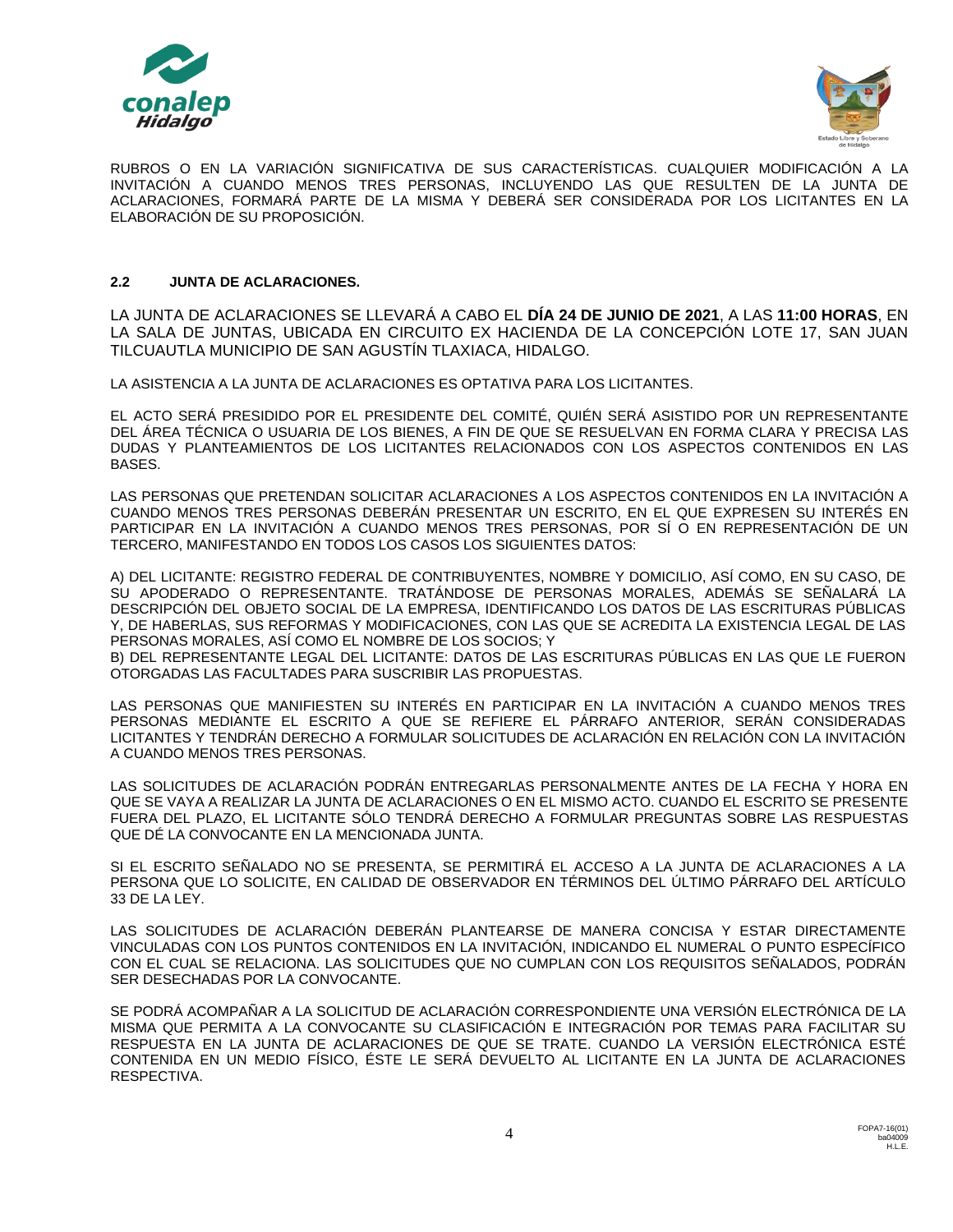



SE TOMARÁ COMO HORA DE RECEPCIÓN DE LAS SOLICITUDES DE ACLARACIÓN DEL LICITANTE, LA QUE INDIQUE EL SELLO DE SU RECEPCIÓN.

LA JUNTA DE ACLARACIONES, SE LLEVARÁ A CABO CONFORME A LO SIGUIENTE:

EN LA FECHA Y HORA ESTABLECIDA PARA LA PRIMERA JUNTA DE ACLARACIONES, EL PRESIDENTE DEL COMITÉ PROCEDERÁ A DAR CONTESTACIÓN A LAS SOLICITUDES DE ACLARACIÓN, MENCIONANDO EL NOMBRE DEL O LOS LICITANTES QUE LAS PRESENTARON. LA CONVOCANTE PODRÁ OPTAR POR DAR CONTESTACIÓN A DICHAS SOLICITUDES DE MANERA INDIVIDUAL O DE MANERA CONJUNTA TRATÁNDOSE DE AQUÉLLAS QUE HUBIERA AGRUPADO POR CORRESPONDER A UN MISMO PUNTO O APARTADO DE LA CONVOCATORIA.

EL PRESIDENTE DEL COMITÉ PODRÁ SUSPENDER LA SESIÓN, EN RAZÓN DEL NÚMERO DE SOLICITUDES DE ACLARACIÓN RECIBIDAS O DEL TIEMPO QUE SE EMPLEARÍA EN DARLES CONTESTACIÓN, INFORMANDO A LOS LICITANTES LA HORA Y, EN SU CASO, FECHA O LUGAR, EN QUE SE CONTINUARÁ CON LA JUNTA DE ACLARACIONES.

UNA VEZ QUE LA CONVOCANTE TERMINE DE DAR RESPUESTA A LAS SOLICITUDES DE ACLARACIÓN, SE DARÁ INMEDIATAMENTE OPORTUNIDAD A LOS LICITANTES PARA QUE, EN EL MISMO ORDEN DE LOS PUNTOS O APARTADOS DE LA CONVOCATORIA A LA INVITACIÓN A CUANDO MENOS TRES PERSONAS EN QUE SE DIO RESPUESTA, FORMULEN LAS PREGUNTAS QUE ESTIMEN PERTINENTES EN RELACIÓN CON LAS RESPUESTAS RECIBIDAS. EL PRESIDENTE DEL COMITÉ, ATENDIENDO AL NÚMERO DE PREGUNTAS, INFORMARÁ A LOS LICITANTES SI ÉSTAS SERÁN CONTESTADAS EN ESE MOMENTO O SI SE SUSPENDE LA SESIÓN PARA REANUDARLA EN HORA O FECHA POSTERIOR.

SE LEVANTARÁ ACTA EN LA QUE SE HARÁN CONSTAR LOS CUESTIONAMIENTOS FORMULADOS POR LOS INTERESADOS Y LAS RESPUESTAS DE LA CONVOCANTE.

NO HABRÁ TOLERANCIA PARA EL INICIO DEL ACTO DE ACLARACIONES, EL RECINTO SE CERRARÁ A LA HORA INDICADA Y NO SE ACEPTARÁN MÁS ASISTENTES.

## **2.3. PREPARACIÓN DE LAS PROPOSICIONES.**

## **2.3.1. IDIOMA EN QUE DEBERÁN PRESENTARSE.**

TODOS LOS DOCUMENTOS RELACIONADOS CON EL PROCESO DE ESTA INVITACIÓN A CUANDO MENOS TRES PERSONAS DEBERÁN REDACTARSE EN IDIOMA ESPAÑOL.

## **2.3.2. UNIDAD DE MONEDA EN QUE DEBERÁ COTIZAR LOS BIENES.**

EL PRECIO DE LOS **BIENES** QUE SE COTICEN, DEBERÁ EXPRESARSE EN PESOS MEXICANOS (MONEDA NACIONAL).

## **2.3.3. DOCUMENTACIÓN QUE INTEGRA LA PROPOSICIÓN DEL LICITANTE.**

LOS LICITANTES EXCLUSIVAMENTE PODRÁN PRESENTAR SUS PROPOSICIONES EN FORMA DOCUMENTAL Y POR ESCRITO, EN SOBRE CERRADO, EN EL LUGAR DE CELEBRACIÓN DEL ACTO DE PRESENTACIÓN Y APERTURA DE PROPOSICIONES. PARA ESTA INVITACIÓN A CUANDO MENOS TRES PERSONAS NO SE ACEPTARÁ EL USO DEL SERVICIO POSTAL O DE MENSAJERÍA.

EL LICITANTE PODRÁ PRESENTAR A SU ELECCIÓN, DENTRO O FUERA DEL SOBRE CERRADO, LA DOCUMENTACIÓN DISTINTA A LA QUE CONFORMA LA PROPUESTA TÉCNICA Y ECONÓMICA, MISMA QUE FORMA PARTE DE SU PROPOSICIÓN.

LOS LICITANTES SÓLO PODRÁN PRESENTAR UNA PROPOSICIÓN EN CADA PROCEDIMIENTO DE CONTRATACIÓN; INICIADO EL ACTO DE PRESENTACIÓN Y APERTURA DE PROPOSICIONES, LAS YA PRESENTADAS NO PODRÁN SER RETIRADAS O DEJARSE SIN EFECTO POR LOS LICITANTES, SALVO CASO FORTUITO O FUERZA MAYOR.

LAS PROPOSICIONES PRESENTADAS DEBERÁN SER FIRMADAS AUTÓGRAFAMENTE POR LOS LICITANTES O SUS APODERADOS.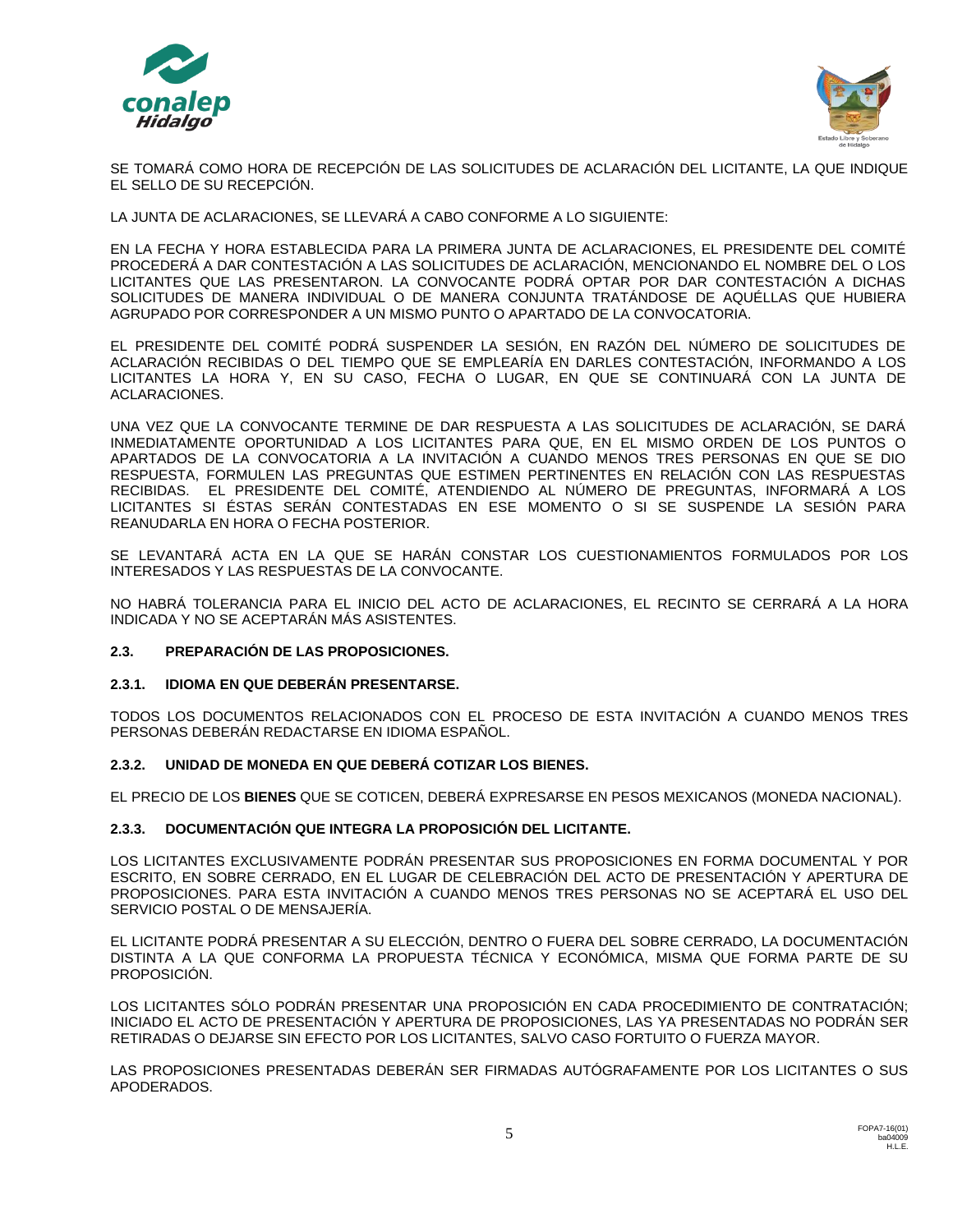



**TODA PERSONA PODRÁ PRESENTAR PROPOSICIONES, DEBIENDO ACREDITAR A MÁS TARDAR HASTA EL ACTO DEL FALLO, QUE CUENTA CON SU REGISTRO EN EL PADRÓN DE PROVEEDORES PARA PODER RESULTAR ADJUDICADO, ESTE DEBERÁ CONTAR CON LA CLASIFICACIÓN EN CUANTO A LA ESPECIALIDAD CORRESPONDIENTE (MATERIAL ELECTRICO), AL BIEN A CONTRATAR EN DONDE LA CONVOCANTE SERA EXCLUSIVA RESPONSABLE DE VERIFICAR Y APLICAR LA CLASIFICACIÓN CORRECTA DE ACUERDO AL PADRON DE PROVEEDORES VIGENTE EN EL ESTADO DE HIDALGO SE SUGUIERE QUE LAS PERSONAS QUE YA CUENTEN CON EL MENCIONADO REGISTRO, LO ANEXEN EN SU PROPUESTA.**

# **SOBRE ÚNICO**

# **DOCUMENTO I. IDENTIFICACIÓN (ORIGINAL Y COPIA)**

IDENTIFICACIÓN OFICIAL VIGENTE CON FOTOGRAFÍA DE LA PERSONA QUE ASISTA AL ACTO DE PRESENTACIÓN Y APERTURA DE PROPOSICIONES. EL DOCUMENTO ORIGINAL LE SERÁ DEVUELTO AL TÉRMINO DE LA REUNIÓN. LA IDENTIFICACIÓN PODRÁ SER ALGUNA DE LAS SIGUIENTES:

- **a)** CREDENCIAL PARA VOTAR,
- **b)** PASAPORTE,
- **c)** CARTILLA DEL SERVICIO MILITAR,
- **d)** LICENCIA VIGENTE PARA CONDUCIR VEHÍCULOS; Y/O
- **e)** CÉDULA PROFESIONAL

NOTA: NO SERÁ MOTIVO DE DESCALIFICACIÓN LA FALTA DE IDENTIFICACIÓN, DE QUIEN ENTREGUE LAS PROPOSICIONES TÉCNICAS Y ECONÓMICAS, EL CUAL SOLAMENTE PODRA PARTICIPAR DURANTE EL DESARROLLO DEL ACTO CON EL **CARÁCTER DE OBSERVADOR.**

## **DOCUMENTO II. REPRESENTACIÓN LEGAL (ANEXO Nº 2).**

ESCRITO EN EL QUE SU FIRMANTE MANIFIESTE, BAJO PROTESTA DE DECIR VERDAD, QUE CUENTA CON FACULTADES SUFICIENTES PARA COMPROMETERSE POR SÍ O POR SU REPRESENTADA, SIN QUE RESULTE NECESARIO ACREDITAR SU PERSONALIDAD JURÍDICA, MISMO QUE CONTENDRÁ COMO MÍNIMO LOS DATOS SIGUIENTES:

1. DEL LICITANTE: CLAVE DEL REGISTRO FEDERAL DE CONTRIBUYENTES; NOMBRE Y DOMICILIO, ASÍ COMO, EN SU CASO, DE SU APODERADO O REPRESENTANTE. TRATÁNDOSE DE PERSONAS MORALES, ADEMÁS, DESCRIPCIÓN DEL OBJETO SOCIAL DE LA EMPRESA; NÚMERO Y FECHA DE LAS ESCRITURAS PÚBLICAS EN LAS QUE CONSTE EL ACTA CONSTITUTIVA Y, EN SU CASO, REFORMAS O MODIFICACIONES, SEÑALANDO NOMBRE, NÚMERO Y CIRCUNSCRIPCIÓN DEL NOTARIO O FEDATARIO PÚBLICO QUE LAS PROTOCOLIZÓ; ASÍ COMO FECHA Y DATOS DE SU INSCRIPCIÓN EN EL INSTITUTO DE LA FUNCIÓN REGISTRAL, Y RELACIÓN DEL NOMBRE DE LOS SOCIOS QUE APAREZCAN EN ÉSTAS; Y

2. DEL REPRESENTANTE DEL LICITANTE: EL NÚMERO Y FECHA DE LAS ESCRITURAS PÚBLICAS EN LAS QUE LE FUERON OTORGADAS LAS FACULTADES PARA SUSCRIBIR LA PROPOSICIÓN, SEÑALANDO NOMBRE, NÚMERO Y CIRCUNSCRIPCIÓN DEL NOTARIO O FEDATARIO PÚBLICO QUE LAS PROTOCOLIZÓ.

PREVIO A LA FIRMA DEL CONTRATO, EL LICITANTE GANADOR DEBERÁ PRESENTAR ORIGINAL O COPIA CERTIFICADA PARA SU COTEJO DE LOS DOCUMENTOS CON LOS QUE SE ACREDITE SU EXISTENCIA LEGAL Y LAS FACULTADES DE SU REPRESENTANTE PARA SUSCRIBIR EL CONTRATO CORRESPONDIENTE.

EL LICITANTE DEBERÁ PROPORCIONAR UNA DIRECCIÓN DE CORREO ELECTRÓNICO PARA NOTIFICACIONES PERSONALES.

NOTA: NO SERÁ MOTIVO DE DESCALIFICACIÓN LA FALTA DE ACREDITAMIENTO DE LA PERSONALIDAD DE QUIEN ENTREGUE LAS PROPOSICIONES TÉCNICAS Y ECONÓMICAS, EL CUAL SOLAMENTE PODRA PARTICIPAR DURANTE EL DESARROLLO DEL ACTO CON EL **CARÁCTER DE OBSERVADOR.**

**DOCUMENTO III. ESCRITO BAJO PROTESTA DE DECIR VERDAD DE NO ENCONTRARSE EN LOS SUPUESTOS DEL ARTÍCULO 77 DE LA LEY DE ADQUISICIONES, ARRENDAMIENTOS Y SERVICIOS DEL SECTOR PÚBLICO DEL ESTADO DE HIDALGO Y COPIA SIMPLE DEL ACTA CONSTITUTIVA.**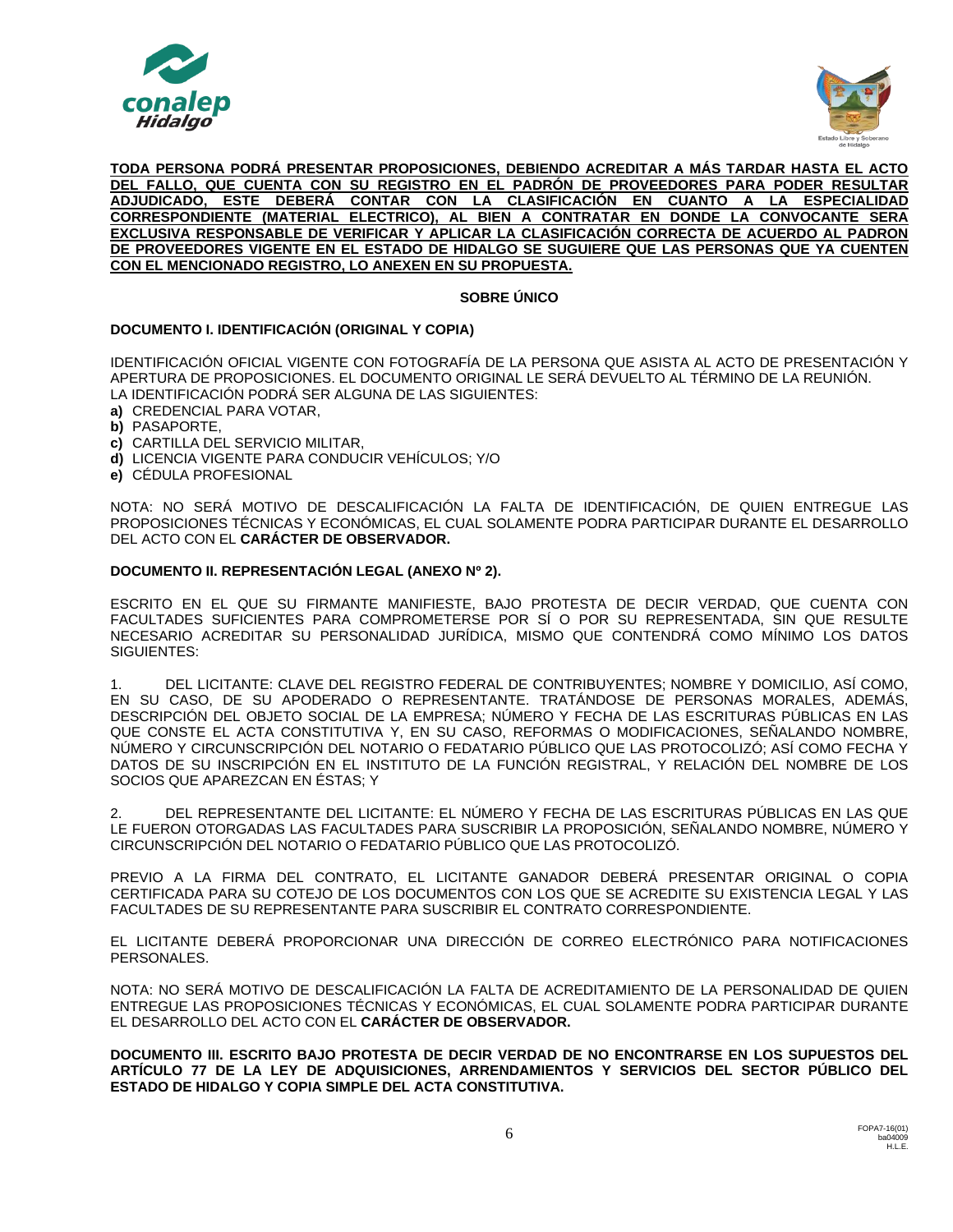



DECLARACION ESCRITA DEL LICITANTE (PERSONA FÍSICA O MORAL) DONDE INDIQUE BAJO PROTESTA DE DECIR VERDAD QUE NO SE ENCUENTRA EN ALGUNO DE LOS SUPUESTOS DEL ARTÍCULO 77 DE LA LEY EN LA MATERIA, ASÍ COMO COPIA SIMPLE DE LAS ACTAS CONSTITUTIVAS, ESTATUTOS, REFORMAS O MODIFICACIONES.

## **DOCUMENTO IV. PRESENTACIÓN DE LA PROPOSICIÓN. (ANEXO NO. 1)**

LA DESCRIPCIÓN TÉCNICA DEBERÁ PRESENTARSE APEGADA A LAS ESPECIFICACIONES DEL **BIEN,** QUE SE SEÑALA EN EL ANEXO Nº 1, CONSIDERÁNDOSE LAS MODIFICACIONES Y/O CORRECCIONES QUE SE HUBIEREN ACORDADO, EN LA JUNTA DE ACLARACIONES QUE FORMA PARTE INTEGRANTE DE LA INVITACIÓN A CUANDO MENOS TRES PERSONAS.

# **DEBIÉNDOSE SEÑALAR MARCA, MODELO Y OTROS DETALLES QUE IDENTIFIQUEN PLENAMENTE LOS BIENES.**

# **EL LICITANTE DEBERÁ MANIFESTAR POR ESCRITO EL TIEMPO QUE GARANTIZA LOS BIENES.**

EN LAS PARTIDAS O CONCEPTOS QUE NO EXISTA OFERTA POR PARTE DEL LICITANTE SE DEBERÁ INDICAR EN EL RENGLÓN CORRESPONDIENTE LA PALABRA "NO COTIZO" O EN CASO CONTRARIO PODRÀ NO INCLUIR DICHAS PARTIDAS EN SU PROPOSICIÓN.

EN CASO DE PRESENTAR DESCRIPCIÓN INCOMPLETA DE LOS **BIENES,** OMISIÓN DE MARCA PROPUESTA O MODELO, CANTIDADES DIFERENTES A LAS SOLICITADAS Y EN GENERAL LA FALTA DE ALGÚN REQUISITO INCLUIDO EN ESTE DOCUMENTO O DE INFORMACIÓN CONTENIDA EN EL ANEXO NO. 1 DE LA PRESENTE INVITACIÓN A CUANDO MENOS TRES PERSONAS, SE DESECHARÁ LA PARTIDA O CONCEPTO CORRESPONDIENTE.

NO DEBERÁ PRESENTAR OPCIONES TÉCNICAS.

LA PROPOSICIÓN INCLUIRÁ LA CANTIDAD REQUERIDA, POR PARTIDA O CONCEPTO, PRECIO UNITARIO E IMPORTE. LOS DESCUENTOS ESPECIALES QUE OTORGUEN DEBERÁN ESTAR INCLUIDOS EN EL PRECIO UNITARIO DEL BIEN COTIZADO, CON EXCEPCIÓN DEL 16% DE I.V.A.

DEBERÁN OBTENER LA SUMA TOTAL DE SU OFERTA, DESGLOSANDO EL 16% DE I.V.A. E INDICANDO EL IMPORTE TOTAL CON NÚMERO Y LETRA.

LAS CONDICIONES DE PAGO, PLAZO Y CONDICIONES DE ENTREGA, LUGAR DE ENTREGA, GARANTÍA Y VIGENCIA DE LA PROPOSICIÓN DEBERÁN INCLUIRSE, APEGÁNDOSE ESTRICTAMENTE A LAS SEÑALADAS EN ESTA INVITACIÓN A CUANDO MENOS TRES PERSONAS.

## **DOCUMENTO V. DECLARACIÓN DE INTEGRIDAD (ANEXO Nº 3)**

DECLARACIÓN DE INTEGRIDAD EN LA QUE MANIFIESTE, BAJO PROTESTA DE DECIR VERDAD, QUE POR SÍ MISMO O A TRAVÉS DE INTERPÓSITA PERSONA, SE ABSTENDRÁ DE ADOPTAR CONDUCTAS PARA QUE LOS SERVIDORES PÚBLICOS DEL CONVOCANTE, INDUZCAN O ALTEREN LAS EVALUACIONES DE LAS PROPOSICIONES, EL RESULTADO DEL PROCEDIMIENTO, U OTROS ASPECTOS QUE OTORGUEN CONDICIONES MÁS VENTAJOSAS CON RELACIÓN A LOS DEMÁS PARTICIPANTES.

## **DOCUMENTO VI. GARANTÍA DE SERIEDAD**

LA SERIEDAD DE LA FORMALIZACIÓN DE LA PROPUESTA. EL PORCENTAJE DE ESTA GARANTÍA SERÁ DEL CINCO POR CIENTO DE LA PROPOSICIÓN DEL PROVEEDOR CONSIDERANDO EL IVA., Y SE GARANTIZARÁ MEDIANTE: **FIANZA, CHEQUE CERTITICADO O DE CAJA.**

**DICHA GARANTIA DEBERA SER DEVUELTA AL SEXTO DIA POSTERIOR AL FALLO EN EL SUPUESTO DE NO HABER INCONFORMIDAD PRESENTADA POR ALGUN PROVEEDOR.**

**DOCUMENTO VII. FORMATO QUE DEBERÁN PRESENTAR LOS LICITANTES QUE PARTICIPEN EN EL PROCEDIMIENTO DE CONTRATACION, EN CASO DE EXISTIR IGUALDAD DE CONDICIONES, SE DARÁ PREFERENCIA A LAS PERSONAS QUE INTEGREN EL SECTOR DE MICRO, PEQUEÑAS Y MEDIANAS EMPRESAS EN EL ESTADO. (ANEXO 4)**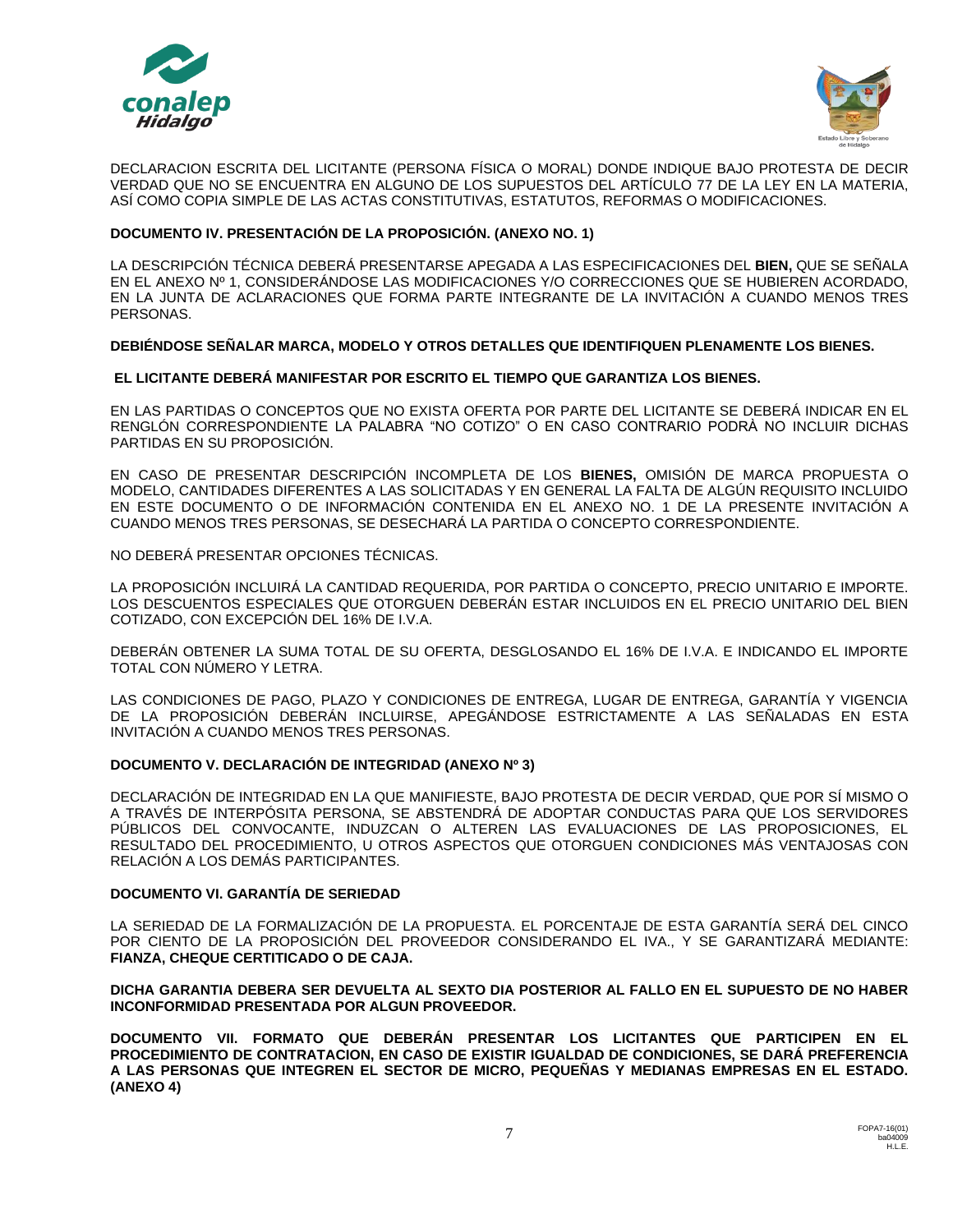



## **DOCUMENTO VIII. FORMATO EN EL QUE SEÑALEN LOS DOCUMENTOS REQUERIDOS PARA PARTICIPAR**

PRESENTAR FORMATO EN EL QUE SEÑALEN LOS DOCUMENTOS REQUERIDOS PARA PARTICIPAR, RELACIONÁNDOLO CON LOS PUNTOS ESPECIFICOS DE LA INVITACIÓN A CUANDO MENOS TRES PERSONAS QUE SE SOLICITAN. EL FORMATO SERVIRÁ A CADA PARTICIPANTE COMO CONSTANCIA DE RECEPCIÓN DE LA DOCUMENTACIÓN QUE ENTREGUEN EN ESTE ACTO, ASENTÁNDOSE DICHA RECEPCIÓN EN EL ACTA RESPECTIVA O ANEXÁNDOSE COPIA DE LA CONSTANCIA ENTREGADA A CADA LICITANTE. LA FALTA DE PRESENTACIÓN DEL FORMATO NO SERÁ MOTIVO DE DESECHAMIENTO Y SE EXTENDERÁ UN ACUSE DE RECIBO DE LA DOCUMENTACIÓN QUE ENTREGUE EL LICITANTE EN DICHO ACTO

# **2.4. ACTO DE PRESENTACIÓN Y APERTURA DE PROPOSICIONES.**

EL ACTO DE RECEPCIÓN Y APERTURA DE PROPOSICIONES SE LLEVARÁ A CABO EL DÍA **28 DE JUNIO** DEL AÑO EN CURSO A LAS **11:00** HORAS EN EL DOMICILIO QUE SE INDICA EN EL PUNTO 2.2 DE LA PRESENTE INVITACIÓN A CUANDO MENOS TRES PERSONAS.

LA ENTREGA DE PROPOSICIONES SE HARÁ EN SOBRE CERRADO QUE CONTENDRÁ LA OFERTA TÉCNICA Y ECONÓMICA. LA PROPOSICIÓN DEBERÁ SER FIRMADA AUTÓGRAFAMENTE POR LA PERSONA FACULTADA PARA ELLO EN LA ÚLTIMA HOJA DE CADA UNO DE LOS DOCUMENTOS QUE FORMAN PARTE DE LA MISMA, POR LO QUE NO SE DESECHARAN CUANDO LAS DEMÁS HOJAS QUE LA INTEGRAN O SUS ANEXOS CAREZCAN DE FIRMA O RÚBRICA.

LA DOCUMENTACIÓN DISTINTA A LA PROPOSICIÓN PODRÁ ENTREGARSE, A ELECCIÓN DEL LICITANTE, DENTRO O FUERA DEL SOBRE QUE LA CONTENGA, SIEMPRE Y CUANDO LA ENTREGA DE LA DOCUMENTACIÓN SE REALICE EN EL MISMO ACTO.

PREVIAMENTE AL ACTO DE PRESENTACIÓN Y APERTURA DE PROPOSICIONES, LA CONVOCANTE LLEVARÁ A CABO EL REGISTRO Y REVISIÓN PRELIMINAR, Y SE REALIZARÁ POR LO MENOS TREINTA MINUTOS ANTES DE LA HORA SEÑALADA PARA EL INICIO DE DICHO ACTO.

A PARTIR DE LA HORA SEÑALADA PARA EL INICIO DEL ACTO DE PRESENTACIÓN Y APERTURA DE PROPOSICIONES, EL PRESIDENTE DEL COMITÉ NO PERMITIRÁ EL ACCESO A NINGÚN LICITANTE NI OBSERVADOR, O SERVIDOR PÚBLICO AJENO AL ACTO. UNA VEZ INICIADO EL ACTO, SE PROCEDERÁ A REGISTRAR A LOS ASISTENTES, SALVO AQUÉLLOS QUE YA SE HUBIEREN REGISTRADO EN LOS TÉRMINOS DEL PÁRRAFO ANTERIOR, EN CUYO CASO SE PASARÁ LISTA A LOS MISMOS. NO HABRÁ TOLERANCIA PARA EL INICIO DEL ACTO DE PRESENTACIÓN Y APERTURA DE PROPOSICIONES, EL RECINTO SE CERRARÁ A LA HORA INDICADA Y NO SE ACEPTARÁN MÁS ASISTENTES NI LA INTEGRACION DE DOCUMENTO ALGUNO.

LOS LICITANTES DEBERÁN ENTREGAR SU SOBRE CERRADO AL PRESIDENTE DEL COMITÉ EN DICHO ACTO. EL ACTO NO PODRÁ CONCLUIR HASTA EN TANTO SE HAYAN ABIERTO TODOS LOS SOBRES RECIBIDOS.

EL ACTO DE PRESENTACIÓN Y APERTURA DE PROPOSICIONES SE LLEVARÁ A CABO CONFORME A LO SIGUIENTE:

**I.** DE ENTRE LOS LICITANTES QUE HAYAN ASISTIDO, ÉSTOS ELEGIRÁN A UNO, QUE EN FORMA CONJUNTA CON EL PRESIDENTE DEL COMITÉ RUBRICARÁN LA PROPUESTA TÉCNICA Y ECONÓMICA (ANEXO NO. 1), LA QUE PARA ESTOS EFECTOS CONSTARÁ DOCUMENTALMENTE;

**II.** UNA VEZ RECIBIDAS LAS PROPOSICIONES EN SOBRE CERRADO, SE PROCEDERÁ A SU APERTURA, HACIÉNDOSE CONSTAR LA DOCUMENTACIÓN PRESENTADA, SIN QUE ELLO IMPLIQUE LA EVALUACIÓN DE SU CONTENIDO LA CONVOCANTE ÚNICAMENTE HARÁ CONSTAR LA DOCUMENTACIÓN QUE PRESENTÓ CADA UNO DE LOS LICITANTES, SIN ENTRAR AL ANÁLISIS TÉCNICO, LEGAL O ADMINISTRATIVO DE SU CONTENIDO, POR LO QUE NINGUNA PROPUESTA PODRÁ SER DESECHADA EN ESTE ACTO; Y

**III.** SE LEVANTARÁ ACTA QUE SERVIRÁ DE CONSTANCIA DE LA CELEBRACIÓN DEL ACTO DE PRESENTACIÓN Y APERTURA DE LAS PROPOSICIONES, EN LA QUE SE HARÁ CONSTAR LA DOCUMENTACIÓN PRESENTADA, SE ASENTARÁN LAS MANIFESTACIONES QUE, EN SU CASO, EMITAN LOS LICITANTES EN RELACIÓN CON EL MISMO, ASÍ COMO LOS HECHOS RELEVANTES QUE SE HUBIEREN PRESENTADO; SE SEÑALARÁ LUGAR, FECHA Y HORA EN QUE SE DARÁ A CONOCER EL FALLO DE LA INVITACIÓN A CUANDO MENOS TRES PERSONAS, FECHA QUE DEBERÁ QUEDAR COMPRENDIDA DENTRO DE LOS CINCO DÍAS HÁBILES SIGUIENTES A LA ESTABLECIDA PARA ESTE ACTO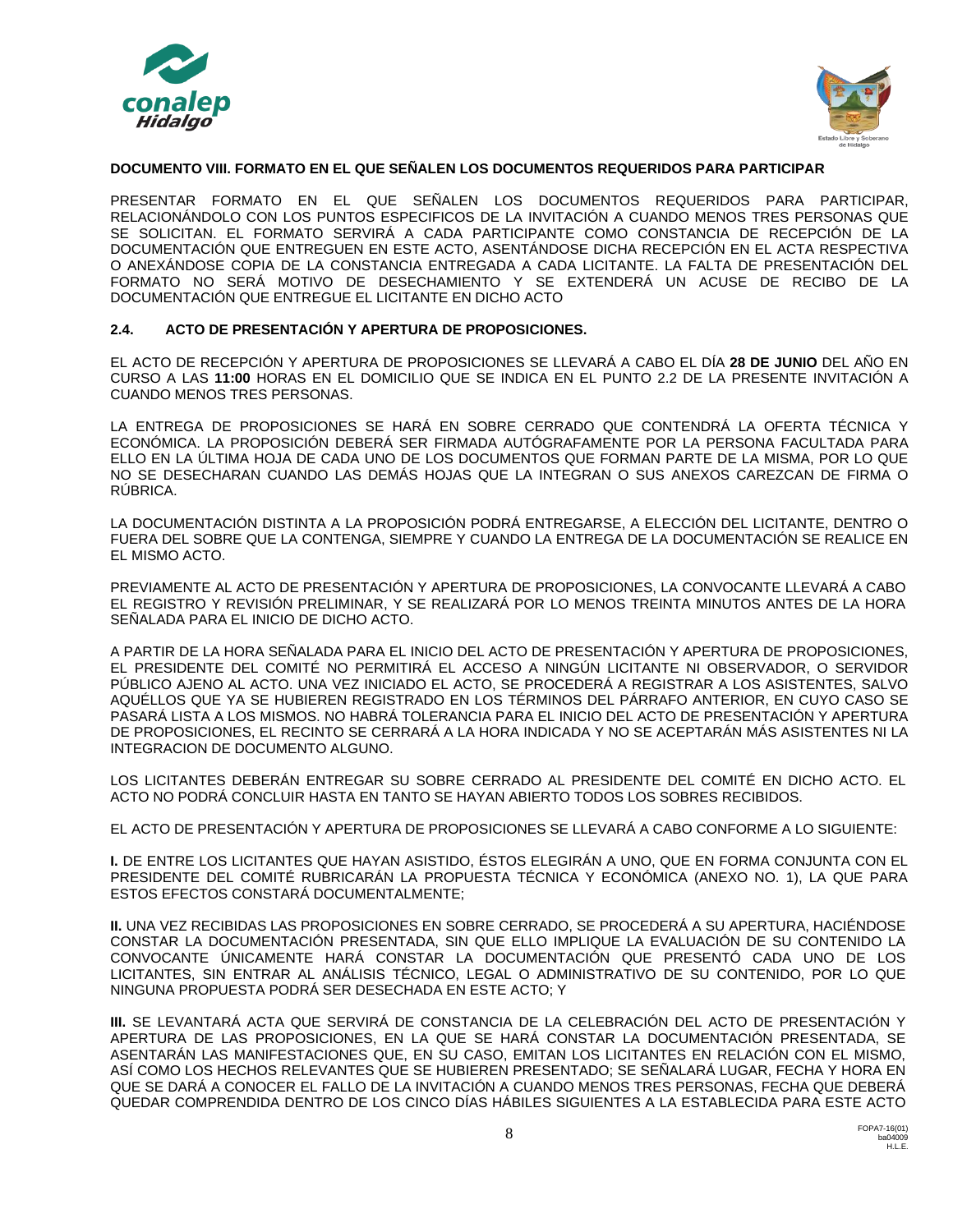



Y PODRÁ DIFERIRSE, SIEMPRE QUE EL NUEVO PLAZO FIJADO NO EXCEDA DE TRES DÍAS HÁBILES CONTADOS A PARTIR DE QUE CONCLUYA EL PLAZO ESTABLECIDO ORIGINALMENTE. EL PRESIDENTE DEL COMITÉ, ATENDIENDO AL NÚMERO DE PROPOSICIONES PRESENTADAS Y A LAS PARTIDAS LICITADOS, PODRÁ OPTAR ENTRE DAR LECTURA AL PRECIO UNITARIO DE CADA UNA DE LAS PARTIDAS QUE INTEGRAN LAS PROPOSICIONES, O ANEXAR COPIA DE LA PROPUESTA ECONÓMICA DE LOS LICITANTES AL ACTA RESPECTIVA, DEBIENDO EN ESTE ÚLTIMO CASO, DAR LECTURA AL IMPORTE TOTAL DE CADA PROPOSICIÓN. EN AMBOS SUPUESTOS EL ANÁLISIS DETALLADO DE LAS PROPOSICIONES SE EFECTUARÁ POSTERIORMENTE POR LA CONVOCANTE, AL REALIZAR LA EVALUACIÓN DE LAS MISMAS.

UNA VEZ RECIBIDAS LAS PROPOSICIONES EN LA FECHA, HORA Y LUGAR ESTABLECIDOS, ÉSTAS NO PODRÁN RETIRARSE O DEJARSE SIN EFECTO, POR LO QUE DEBERÁN CONSIDERARSE VIGENTES DENTRO DEL PROCEDIMIENTO DE INVITACION A CUANDO MENOS TRES PERSONAS HASTA SU CONCLUSIÓN.

# **2.5. CRITERIOS PARA LA ADJUDICACIÓN DEL CONTRATO.**

LOS CRITERIOS QUE SE APLICARÁN PARA LA ADJUDICACIÓN DEL CONTRATO, SERÁN LOS SIGUIENTES:

PARA LLEVAR A CABO LA ADJUDICACIÓN CORRESPONDIENTE, SE DEBERÁ INVITAR A UN MÍNIMO DE TRES PERSONAS, CUYAS PROPUESTAS DEBERÁN SER SUSCEPTIBLES DE ANALIZARSE TÉCNICAMENTE.

EL COLEGIO DE EDUCACION PROFESIONAL TECNICA DEL ESTADO DE HIDALGO ADJUDICARÁ POR PARTIDA.

PARA LA EVALUACIÓN DE LAS PROPOSICIONES, SE UTILIZARÁ EL MÉTODO DE EVALUACIÓN BINARIO, MEDIANTE EL CUAL SÓLO SE ADJUDICA A QUIEN CUMPLA LOS REQUISITOS ESTABLECIDOS Y OFERTE EL PRECIO SOLVENTE MÁS BAJO, SIEMPRE Y CUANDO ÉSTE RESULTE CONVENIENTE; SE EVALUARÁ AL MENOS LAS DOS PROPOSICIONES CUYO PRECIO RESULTE SER MÁS BAJO; DE NO RESULTAR ÉSTAS SOLVENTES, SE EVALUARÁN LAS QUE LES SIGAN EN PRECIO.

PARA DETERMINAR QUE UN PRECIO NO ES ACEPTABLE, AL MONTO DE CADA BIEN, SE LES SUMARÁ EL PORCENTAJE PREVISTO EN LA FRACCIÓN XXVI DEL ARTÍCULO 4 DE LA LEY. CUANDO ALGÚN PRECIO OFERTADO SEA SUPERIOR, ÉSTE SERÁ CONSIDERADO COMO NO ACEPTABLE.

EL PRECIO CONVENIENTE ÚNICAMENTE SE LLEVARÁ A CABO CUANDO SE REQUIERA ACREDITAR QUE UN PRECIO OFERTADO SE DESECHA PORQUE SE ENCUENTRA POR DEBAJO DEL PORCENTAJE DETERMINADO CONFORME A LA FRACCIÓN XXV DEL ARTÍCULO 4 DE LA LEY.

CUANDO SE DESECHE UNA PROPOSICIÓN POR CONSIDERAR QUE LOS PRECIOS NO SON CONVENIENTES O SE DETERMINE QUE SON NO ACEPTABLES, NO SE PODRÁ ADJUDICAR EL CONTRATO A LOS LICITANTES CUYAS PROPOSICIONES CONTENGAN DICHOS PRECIOS, DICHA DETERMINACIÓN SE INCORPORARÁ AL FALLO.

EN NINGÚN CASO EL CONVOCANTE O LOS LICITANTES PODRÁN SUPLIR O CORREGIR LAS DEFICIENCIAS DE LAS PROPOSICIONES PRESENTADAS

UNA VEZ HECHA LA EVALUACIÓN DE LAS PROPOSICIONES, EL CONTRATO SE ADJUDICARÁ AL LICITANTE CUYA OFERTA RESULTE SOLVENTE, PORQUE CUMPLE CON LOS REQUISITOS LEGALES, TÉCNICOS Y ECONÓMICOS ESTABLECIDOS EN ESTAS BASES DE INVITACIÓN A CUANDO MENOS TRES PERSONAS, Y POR TANTO GARANTIZA EL CUMPLIMIENTO DE LAS OBLIGACIONES RESPECTIVAS.

EN CASO DE EXISTIR IGUALDAD DE CONDICIONES, SE DARÁ PREFERENCIA A LAS PERSONAS QUE INTEGRAN EL SECTOR DE MICRO, PEQUEÑAS Y MEDIANAS EMPRESAS.

DE SUBSISTIR EL EMPATE ENTRE LAS PERSONAS DEL SECTOR SEÑALADO, LA ADJUDICACIÓN SE EFECTUARÁ A FAVOR DEL LICITANTE QUE RESULTE GANADOR DEL SORTEO MANUAL POR INSACULACIÓN, PARA LO CUAL SERÁ CONVOCADO UN REPRESENTANTE DEL ÓRGANO INTERNO DE CONTROL DEL CONVOCANTE.

## **2.6. DESCALIFICACIÓN DEL LICITANTE.**

SERÁ CAUSA DE DESCALIFICACIÓN: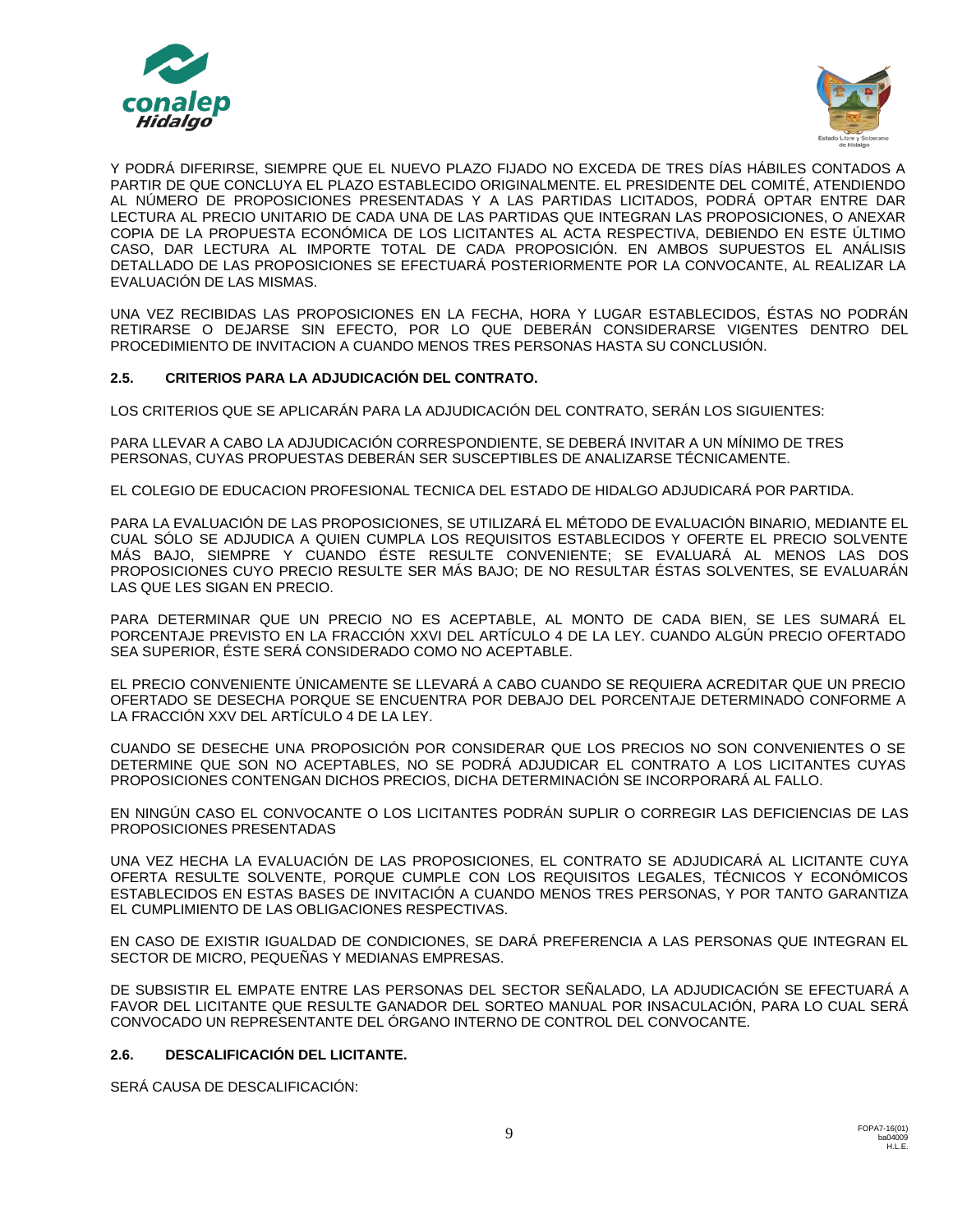



A) EL INCUMPLIMIENTO DE CUALQUIERA DE LOS REQUISITOS ESTABLECIDOS EN ESTA INVITACIÓN A CUANDO MENOS TRES PERSONAS;

B) EL LICITANTE QUE POR SÍ MISMO O A TRAVÉS DE INTERPÓSITA PERSONA, ADOPTE CONDUCTAS PARA QUE LOS SERVIDORES PÚBLICOS DEL CONVOCANTE INDUZCAN O ALTEREN LAS EVALUACIONES DE LAS PROPOSICIONES, EL RESULTADO DEL PROCEDIMIENTO, U OTROS ASPECTOS QUE LE OTORGUEN CONDICIONES MÁS VENTAJOSAS CON RELACIÓN A LOS DEMÁS PARTICIPANTES; Y

C) SI SE COMPRUEBA QUE ALGÚN LICITANTE HA ACORDADO CON OTRO U OTROS ELEVAR EL COSTO DE LOS BIENES, O CUALQUIER OTRO ACUERDO QUE TENGA COMO FIN OBTENER UNA VENTAJA SOBRE LOS DEMÁS **LICITANTES** 

LAS CONDICIONES QUE TENGAN COMO PROPÓSITO FACILITAR LA PRESENTACIÓN DE LAS PROPOSICIONES Y AGILIZAR LA CONDUCCIÓN DE LOS ACTOS DE LA INVITACIÓN A CUANDO MENOS TRES PERSONAS, ASÍ COMO CUALQUIER OTRO REQUISITO CUYO INCUMPLIMIENTO, POR SÍ MISMO, O DEFICIENCIA EN SU CONTENIDO NO AFECTE LA SOLVENCIA DE LAS PROPOSICIONES, NO SERÁN OBJETO DE EVALUACIÓN Y SE TENDRÁN POR NO ESTABLECIDAS. LA INOBSERVANCIA POR PARTE DE LOS LICITANTES RESPECTO A DICHAS CONDICIONES O REQUISITOS NO SERÁ MOTIVO PARA DESECHAR SUS PROPOSICIONES.

LOS REQUISITOS CUYO INCUMPLIMIENTO NO AFECTA LA SOLVENCIA DE LA PROPOSICIÓN SERÁN:

**I.** PROPONER UN PLAZO DE ENTREGA MENOR AL SOLICITADO, EN CUYO CASO, DE RESULTAR ADJUDICADO Y DE CONVENIR AL CONVOCANTE PUDIERA ACEPTARSE;

**II.** OMITIR ASPECTOS QUE PUEDAN SER CUBIERTOS CON INFORMACIÓN CONTENIDA EN LA PROPIA PROPUESTA TÉCNICA O ECONÓMICA;

**III.** UTILIZAR FORMATOS DISTINTOS A LOS ESTABLECIDOS, SIEMPRE QUE EN LOS MISMOS SE PROPORCIONE DE MANERA CLARA LA INFORMACIÓN REQUERIDA; Y

**IV.** CUALQUIER OTRO QUE NO TENGA POR OBJETO DETERMINAR LA SOLVENCIA DE LA PROPOSICIÓN PRESENTADA.

# **2.7. INVITACIÓN A CUANDO MENOS TRES PERSONAS O PARTIDAS DESIERTAS.**

LA INVITACIÓN A CUANDO MENOS TRES PERSONAS O PARTIDAS SERÁN DECLARADAS DESIERTAS CUANDO: a) CUANDO LA TOTALIDAD DE LAS PROPOSICIONES PRESENTADAS NO REÚNAN LOS REQUISITOS SOLICITADOS; O b) LOS PRECIOS DE TODOS LOS BIENES OFERTADOS NO RESULTEN ACEPTABLES O CONVENIENTES.

EN CASO DE QUE NO SE PRESENTEN EL MÍNIMO DE PROPOSICIONES MENCIONADAS EN EL PUNTO 2.5 DE ESTAS BASES, SE PODRÁ OPTAR POR LO SIGUIENTE:

A) DECLARAR DESIERTA LA INVITACIÓN;

B) EVALUAR LAS DOS PROPUESTAS PRESENTADAS SUSCEPTIBLES DE ANALIZARSE TÉCNICAMENTE; Y C) EN TODOS LOS CASOS CUANDO SE PRESENTE UNA SOLA PROPUESTA SE DECLARARÁ DESIERTA LA INVITACIÓN;

# **2.8. CANCELACIÓN DE LA INVITACIÓN A CUANDO MENOS TRES PERSONAS O PARTIDAS.**

SE PODRÁ CANCELAR UNA INVITACIÓN A CUANDO MENOS TRES PERSONAS, PARTIDAS O CONCEPTOS INCLUIDOS EN ÉSTA, CUANDO SE PRESENTE CASO FORTUITO; FUERZA MAYOR; EXISTAN CIRCUNSTANCIAS JUSTIFICADAS QUE EXTINGAN LA NECESIDAD PARA ADQUIRIR LOS BIENES, O QUE DE CONTINUARSE CON EL PROCEDIMIENTO SE PUDIERA OCASIONAR UN DAÑO O PERJUICIO A LA PROPIA CONVOCANTE. LA DETERMINACIÓN DE DAR POR CANCELADA LA INVITACIÓN A CUANDO MENOS TRES PERSONAS, PARTIDAS O CONCEPTOS, DEBERÁ PRECISAR EL ACONTECIMIENTO QUE MOTIVA LA DECISIÓN Y SERÁ SUSCRITA POR EL TITULAR DEL CONVOCANTE, LA CUAL SE HARÁ DEL CONOCIMIENTO DE LOS LICITANTES.

# **2.9. ACTO DE FALLO**

EL ACTO DE FALLO SE LLEVARÁ A CABO EL DÍA **30 DE JUNIO** DEL AÑO EN CURSO A LAS **13:00** HORAS EN EL DOMICILIO QUE SE INDICA EN EL PUNTO 2.2 DE LA PRESENTE INVITACIÓN A CUANDO MENOS TRES PERSONAS.

SE DARÁ A CONOCER EL FALLO EN JUNTA PÚBLICA A LA QUE LIBREMENTE PODRÁN ASISTIR LOS LICITANTES QUE HUBIERAN PRESENTADO PROPOSICIÓN, ENTREGÁNDOSELES COPIA DEL MISMO Y LEVANTÁNDOSE EL ACTA

10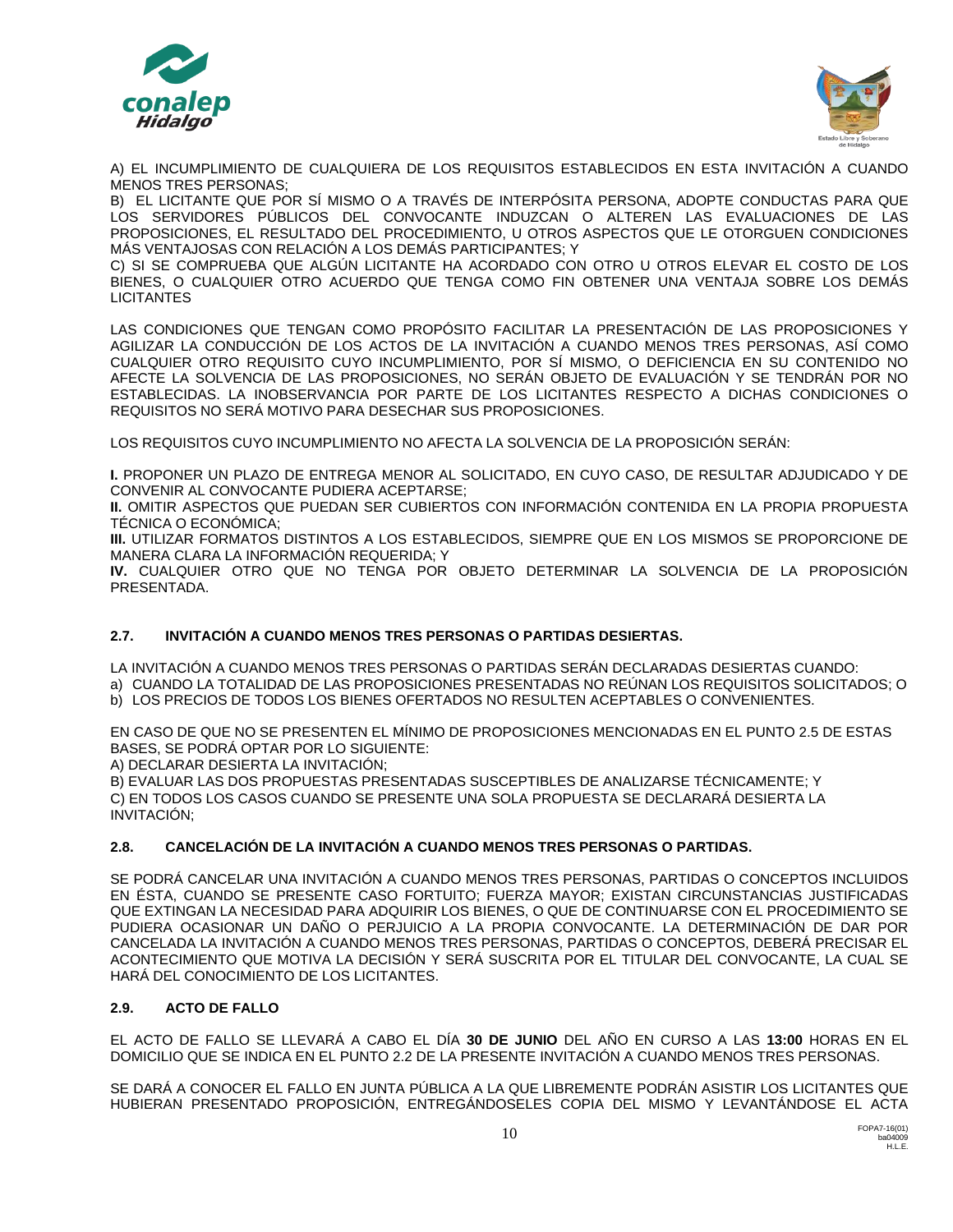



RESPECTIVA. ASIMISMO, EL CONTENIDO DEL FALLO SE DIFUNDIRÁ A TRAVÉS DE LA PÁGINA DE INTERNET DE LA CONVOCANTE. A LOS LICITANTES QUE NO HAYAN ASISTIDO A LA JUNTA PÚBLICA, SE LES ENVIARÁ POR CORREO ELECTRÓNICO UN AVISO INFORMÁNDOLES QUE EL ACTA DEL FALLO SE ENCUENTRA A SU DISPOSICIÓN A TRAVÉS DE LOS MEDIOS ANTES MENCIONADOS.

CON LA NOTIFICACIÓN DEL FALLO POR EL QUE SE ADJUDICA EL CONTRATO, LAS OBLIGACIONES DERIVADAS DE ÉSTE SERÁN EXIGIBLES, SIN PERJUICIO DE LA OBLIGACIÓN DE LAS PARTES DE FIRMARLO EN LA FECHA Y TÉRMINOS SEÑALADOS.

CONTRA EL FALLO PROCEDERÁ LA INCONFORMIDAD EN TÉRMINOS DEL TÍTULO OCTAVO, CAPÍTULO PRIMERO DE LA LEY.

CUANDO SE ADVIERTA EN EL FALLO LA EXISTENCIA DE UN ERROR ARITMÉTICO, MECANOGRÁFICO O DE CUALQUIER OTRA NATURALEZA, QUE NO AFECTE EL RESULTADO DE LA EVALUACIÓN REALIZADA POR EL CONVOCANTE, DENTRO DE LOS CINCO DÍAS HÁBILES SIGUIENTES A SU NOTIFICACIÓN Y SIEMPRE QUE NO SE HAYA FIRMADO EL CONTRATO, EL COMITÉ PROCEDERÁ A SU CORRECCIÓN, ACLARANDO O RECTIFICANDO EL MISMO, MEDIANTE EL ACTA ADMINISTRATIVA CORRESPONDIENTE, EN LA QUE SE HARÁN CONSTAR LOS MOTIVOS QUE LO ORIGINARON Y LAS RAZONES QUE SUSTENTAN SU ENMIENDA, HECHO QUE SE NOTIFICARÁ A LOS LICITANTES QUE HUBIERAN PARTICIPADO EN EL PROCEDIMIENTO DE CONTRATACIÓN, REMITIENDO COPIA DE LA MISMA AL ÓRGANO INTERNO DE CONTROL DEL ÁREA RESPONSABLE DE LA CONTRATACIÓN DENTRO DE LOS CINCO DÍAS HÁBILES POSTERIORES A LA FECHA DE SU FIRMA.

SI EL ERROR COMETIDO EN EL FALLO NO FUERA SUSCEPTIBLE DE CORRECCIÓN CONFORME A LO DISPUESTO EN EL PÁRRAFO ANTERIOR, EL COMITÉ DARÁ VISTA DE INMEDIATO A LA CONTRALORÍA O AL ÓRGANO INTERNO DE CONTROL, A EFECTO DE QUE EMITA LAS DIRECTRICES PARA SU REPOSICIÓN.

LAS PROPOSICIONES DESECHADAS PODRÁN SER DEVUELTAS A LOS LICITANTES QUE LO SOLICITEN, UNA VEZ TRANSCURRIDOS SESENTA DÍAS NATURALES CONTADOS A PARTIR DE LA FECHA EN QUE SE DÉ A CONOCER EL FALLO RESPECTIVO, SALVO QUE EXISTA ALGUNA INCONFORMIDAD EN TRÁMITE, EN CUYO CASO LAS PROPOSICIONES DEBERÁN CONSERVARSE HASTA LA TOTAL CONCLUSIÓN DE LA INCONFORMIDAD E INSTANCIAS SUBSECUENTES; AGOTADOS DICHOS TÉRMINOS LA CONVOCANTE DEBERÁ PROCEDER A SU DESTRUCCIÓN EN TÉRMINOS DE LA LEY DE LA MATERIA.

## **3. FIRMA DEL CONTRATO**

LAS BASES DE LA INVITACIÓN A CUANDO MENOS TRES PERSONAS, EL CONTRATO Y SUS ANEXOS SON LOS INSTRUMENTOS QUE VINCULAN A LAS PARTES EN SUS DERECHOS Y OBLIGACIONES. LAS ESTIPULACIONES QUE SE ESTABLEZCAN EN EL CONTRATO NO DEBERÁN MODIFICAR LAS CONDICIONES PREVISTAS EN LAS BASES A LA INVITACIÓN A CUANDO MENOS TRES PERSONAS Y SUS JUNTAS DE ACLARACIONES; EN CASO DE DISCREPANCIA, PREVALECERÁ LO ESTIPULADO EN ÉSTAS.

CON LA NOTIFICACIÓN DEL FALLO SERÁN EXIGIBLES LOS DERECHOS Y OBLIGACIONES ESTABLECIDOS EN LAS BASES DE LA INVITACIÓN A CUANDO MENOS TRES PERSONAS Y OBLIGARÁN A LA PERSONA A QUIEN SE HAYA ADJUDICADO, A FIRMAR EL CONTRATO EN LA FECHA, HORA Y LUGAR PREVISTOS. ASIMISMO, CON LA NOTIFICACIÓN DEL FALLO SE REALIZARÁ LA REQUISICIÓN DE LOS BIENES.

LOS DERECHOS Y OBLIGACIONES QUE SE DERIVEN DE LOS CONTRATOS NO PODRÁN SER CEDIDOS POR EL PROVEEDOR A FAVOR DE CUALQUIER OTRA PERSONA FÍSICA O MORAL, CON EXCEPCIÓN DE LOS DERECHOS DE COBRO EN CUYO CASO DEBERÁ CONTAR CON EL CONSENTIMIENTO ESCRITO DEL CONVOCANTE.

PREVIO A LA FIRMA DEL CONTRATO, EL LICITANTE A QUIEN SE LE ADJUDIQUE EL MISMO DEBERÁ PRESENTAR PARA SU COTEJO, ORIGINAL O COPIA CERTIFICADA DE LOS SIGUIENTES DOCUMENTOS:

I. TRATÁNDOSE DE PERSONA MORAL, TESTIMONIO DE LA ESCRITURA PÚBLICA EN LA QUE CONSTE QUE FUE CONSTITUIDA CONFORME A LAS LEYES MEXICANAS Y QUE TIENE SU DOMICILIO EN EL TERRITORIO NACIONAL, DEBIDAMENTE INSCRITA EN EL INSTITUTO DE LA FUNCIÓN REGISTRAL;

II. TRATÁNDOSE DE PERSONA FÍSICA, COPIA CERTIFICADA DEL ACTA DE NACIMIENTO O, EN SU CASO, CARTA DE NATURALIZACIÓN RESPECTIVA, EXPEDIDA POR LA AUTORIDAD COMPETENTE, ASÍ COMO LA DOCUMENTACIÓN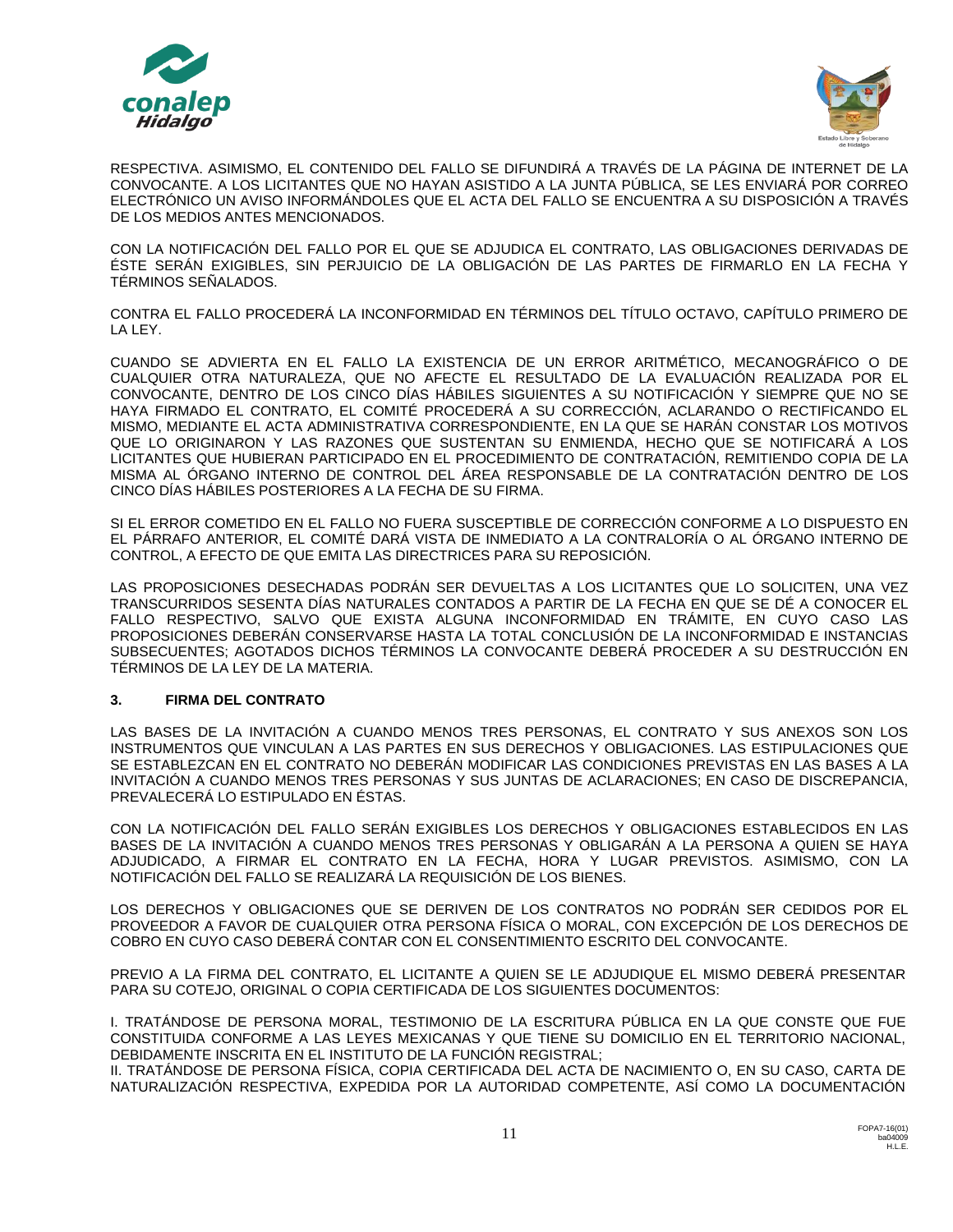



CON LA QUE ACREDITE TENER SU DOMICILIO LEGAL EN EL TERRITORIO NACIONAL Y COPIA DE IDENTIFICACIÓN OFICIAL;

III. REGISTRO EN EL PADRÓN DE PROVEEDORES CON LA CLASIFICACIÓN CORRESPONDIENTE AL OBJETO DE LA CONTRATACIÓN; Y

IV. COPIA DE LA CÉDULA DEL REGISTRO FEDERAL DE CONTRIBUYENTES.

# **3.1. GARANTÍAS**

LOS PROVEEDORES QUE PRESENTEN PROPOSICIONES O CELEBREN LOS CONTRATOS, DEBERÁN GARANTIZAR: **I.** LA SERIEDAD DE LA FORMALIZACIÓN DE LA PROPUESTA. EL PORCENTAJE DE ESTA GARANTÍA SERÁ DEL CINCO POR CIENTO DE LA PROPOSICIÓN DEL PROVEEDOR;

**II.** EL CUMPLIMIENTO DE LOS CONTRATOS. ESTA GARANTÍA SERÁ DEL DIEZ POR CIENTO DEL MONTO TOTAL DEL CONTRATO.

LA GARANTÍA DE SERIEDAD PREVISTA EN ESTE APARTADO SE PRESENTARÁ AL MOMENTO DE LLEVAR A CABO LA PRESENTACIÓN Y APERTURA DE PROPOSICIONES; LA DE CUMPLIMIENTO DEL CONTRATO DEBERÁ PRESENTARSE A MÁS TARDAR DENTRO DE LOS TRES DÍAS HÁBILES SIGUIENTES A LA FIRMA DEL MISMO, SALVO QUE LA ENTREGA DE LOS BIENES SE REALICE DENTRO DEL CITADO PLAZO.

EL PROVEEDOR SELECCIONADO SE OBLIGA A SUJETARSE A LOS TÉRMINOS, LINEAMIENTOS, PROCEDIMIENTOS Y REQUISITOS QUE ESTABLECE LA LEY DE ADQUISICIONES, ARRENDAMIENTOS Y SERVICIOS DEL SECTOR PÙBLICO DEL ESTADO DE HIDALGO, CRITERIOS, LINEAMIENTOS EMITIDOS POR LA SECRETARÍA DE CONTRALORÍA Y DEMÁS DISPOSICIONES QUE LE SEAN APLICABLES.

CUANDO SE MODIFIQUE EL MONTO, PLAZO O VIGENCIA DEL CONTRATO DEBERÁ AJUSTARSE LA GARANTÍA OTORGADA.

# **3.2. PENAS CONVENCIONALES.**

EN CASO DE INCUMPLIMIENTO EN LA ENTREGA DE LOS BIENES, EL PROVEEDOR DEBERÁ REINTEGRAR LOS ANTICIPOS QUE HAYA RECIBIDO MÁS LOS INTERESES CORRESPONDIENTES. LOS CARGOS SE CALCULARÁN SOBRE EL MONTO DEL ANTICIPO NO AMORTIZADO Y SE COMPUTARÁN POR DÍAS NATURALES, DESDE LA FECHA DE SU ENTREGA, HASTA LA FECHA EN QUE SE PONGAN EFECTIVAMENTE LAS CANTIDADES A DISPOSICIÓN DEL CONVOCANTE.

TRATÁNDOSE DE EXCESO EN LOS PAGOS QUE HAYA RECIBIDO EL PROVEEDOR, ÉSTE DEBERÁ REINTEGRAR LOS MISMOS, CONFORME A LO SEÑALADO EN EL PÁRRAFO ANTERIOR.

EN CASO DE RESCISIÓN DEL CONTRATO, EL PROVEEDOR DEBERÁ REINTEGRAR EL ANTICIPO Y, EN SU CASO, LOS PAGOS PROGRESIVOS QUE HAYA RECIBIDO MÁS LOS INTERESES PACTADOS EN EL CONTRATO. LOS INTERESES SE CALCULARÁN SOBRE EL MONTO DEL ANTICIPO NO AMORTIZADO, PAGOS PROGRESIVOS EFECTUADOS Y SE COMPUTARÁN POR DÍAS NATURALES DESDE LA FECHA DE SU ENTREGA HASTA LA FECHA EN QUE SE PONGAN EFECTIVAMENTE LAS CANTIDADES A DISPOSICIÓN DEL CONVOCANTE.

LA ENTREGA EXTEMPORÁNEA DE LOS BIENES SE PENALIZARÁ CON EL 3 (TRES) AL MILLAR POR CADA DÍA NATURAL DE DEMORA SOBRE EL IMPORTE DE LOS BIENES Y SERÁN DETERMINADAS EN RAZÓN DE LOS BIENES OPORTUNAMENTE A PARTIR DE LA FECHA LÍMITE SEÑALADA PARA LA ENTREGA.

LOS PROVEEDORES, ESTÁN OBLIGADOS A RESPONDER DE LOS DEFECTOS Y VICIOS OCULTOS DE LOS BIENES, ASÍ COMO DE CUALQUIER OTRA RESPONSABILIDAD EN QUE HUBIEREN INCURRIDO, EN LOS TÉRMINOS SEÑALADOS EN EL CONTRATO Y EL CÓDIGO CIVIL PARA EL ESTADO DE HIDALGO.

LOS PROVEEDORES CUBRIRÁN LAS CUOTAS COMPENSATORIAS QUE, CONFORME A LA LEY DE LA MATERIA, PUDIEREN ESTAR SUJETAS LAS IMPORTACIONES DE BIENES OBJETO DEL CONTRATO Y EN ESTOS CASOS, NO PROCEDERÁN INCREMENTOS A LOS PRECIOS PACTADOS, NI CUALQUIER OTRA MODIFICACIÓN AL CONTRATO.

EL CONVOCANTE POR CONDUCTO DEL SERVIDOR PÚBLICO QUE SUSCRIBIÓ EL CONTRATO RESPECTIVO, RESCINDIRÁ ADMINISTRATIVAMENTE EL CONTRATO EN CASO DE INCUMPLIMIENTO DE LAS OBLIGACIONES A CARGO DEL PROVEEDOR. SI PREVIAMENTE A LA CONCLUSIÓN DEL PROCEDIMIENTO DE RESCISIÓN DEL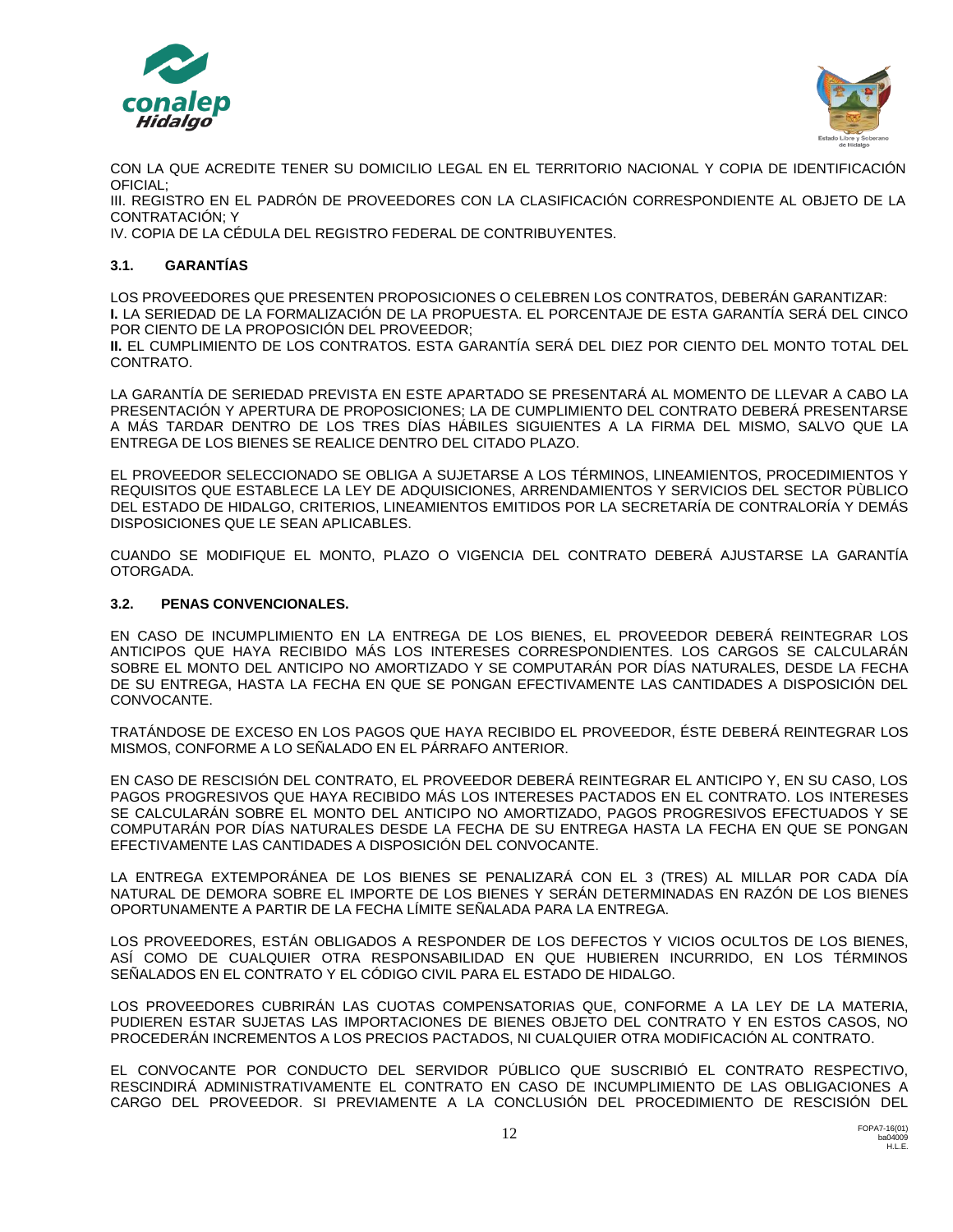



CONTRATO, SE HICIERE ENTREGA DE LOS BIENES, EL PROCEDIMIENTO INICIADO QUEDARÁ SIN EFECTO, PREVIA ACEPTACIÓN Y VERIFICACIÓN DEL CONVOCANTE DE QUE CONTINÚA VIGENTE LA NECESIDAD DE LOS MISMOS, APLICANDO, EN SU CASO, LAS PENAS CONVENCIONALES POR EL RETRASO.

ESTOS PROCEDIMIENTOS ADMINISTRATIVOS, SERÁN SIN PERJUICIO DE LAS ACCIONES QUE JUDICIALMENTE SE HAGAN VALER ANTE LOS TRIBUNALES COMPETENTES.

## **4. INCONFORMIDADES**

LA INCONFORMIDAD DEBERÁ PRESENTARSE POR ESCRITO, DIRECTAMENTE EN LAS OFICINAS DEL ÓRGANO INTERNO DE CONTROL DEL COLEGIO DE EDUCACION PROFESIONAL TECNICA DEL ESTADO DE HIDALGO UBICADAS EN: CIRCUITO EX HACIENDA DE LA CONCEPCION LOTE 17, SAN JUAN TILCUAUTLA, MPIO. SAN AGUSTIN TLAXIACA HGO. C.P 42160, O BIEN EN LA SECRETARÍA DE CONTRALORÍA UBICADAS EN CAMINO REAL DE LA PLATA, NUMERO 301, FRACCIONAMIENTO ZONA PLATEADA, C.P. 42084, PACHUCA DE SOTO, HGO. O A TRAVÉS DE LOS MEDIOS ELECTRÓNICOS QUE MEDIANTE DISPOSICIONES DE CARÁCTER ADMINISTRATIVO ESTABLEZCA LA CONTRALORÍA, DE ACUERDO A LO DISPUESTO EN EL ARTÍCULO 88 DE LA LEY.

**NOTA: MEDIANTE EL ACUERDO QUE CONTIENE EL PROTOCOLO DE ACTUACIÓN DE LOS SERVIDORES PÚBLICOS QUE INTERVIENEN EN CONTRATACIONES PÚBLICAS, OTORGAMIENTO Y PRORROGA DE LICENCIAS, PERMISOS, AUTORIZACIONES Y CONCESIONES PARA EL ESTADO DE HIDALGO, Y DE ACUERDO AL PROCEDIMIENTO QUE MARCA EL COMITÉ DE ADQUISICIONES, ARRENDAMIENTOS Y SERVICIOS DEL SECTOR PÚBLICO DE LA CONVOCANTE, SE HACE DEL CONOCIMIENTO A LOS CONCURSANTES, QUE A FIN DE PROMOVER LAS MEJORES PRÁCTICAS EN MATERIA DE COMBATE A LA CORRUPCIÓN Y PREVENCIÓN DE CONFLICTOS DE INTERÉS, ESTA Y TODAS LAS REUNIONES, VISITAS, Y ACTOS PÚBLICOS PARA CONTRATACIONES SUJETAS A LA LEY DE ADQUISICIONES, ARRENDAMIENTOS Y SERVICIOS DEL SECTOR PÚBLICO DEL ESTADO DE HIDALGO, DEBERÁN SER VIDEO GRABADAS EN LOS PROCEDIMIENTOS CORRESPONDIENTES A LA INVITACIÓN A CUANDO MENOS TRES PERSONAS EN SUS ETAPAS DE JUNTA DE ACLARACIONES, APERTURA Y PRESENTACIÓN DE PROPOSICIONES Y ACTO DE FALLO, ASÍ COMO EL MOMENTO DE LA FIRMA DEL CONTRATO, ENTREGA DE FIANZAS, Y ENTREGA DE LOS BIENES Y SERVICIOS.**

**EL COMITÉ**

PRESIDENTE

\_\_\_\_\_\_\_\_\_\_\_\_\_\_\_\_\_\_\_\_\_\_\_\_\_\_\_\_ ARMANDO HERNANDEZ TELLO PRESIDENTE DEL CONALEP HIDALGO

DIRECCIÓN DE ADMINISTRACION DE RECURSOS DEL CONALEP HIDALGO

ASESOR

\_\_\_\_\_\_\_\_\_\_\_\_\_\_\_\_\_\_\_\_\_\_\_\_\_\_\_\_\_\_\_\_\_\_\_\_\_\_\_ CLAUDIA ESTRADA VAZQUEZ REPRESENTANTE DEL AREA JURIDICA DEL CONALEP

VOCAL

SUPLENTEL DEL SECRETARIO

\_\_\_\_\_\_\_\_\_\_\_\_\_\_\_\_\_\_\_\_\_\_\_\_\_\_\_\_ JESUS VITE RESENDIZ

\_\_\_\_\_\_\_\_\_\_\_\_\_\_\_\_\_\_\_\_\_\_\_\_\_\_\_\_ MARIA GUADALUPE ORTIZ ARTEAGA DIRECTORA DE PLANEACIÓN Y EVALUACIÓN DEL CONALEP HIDALGO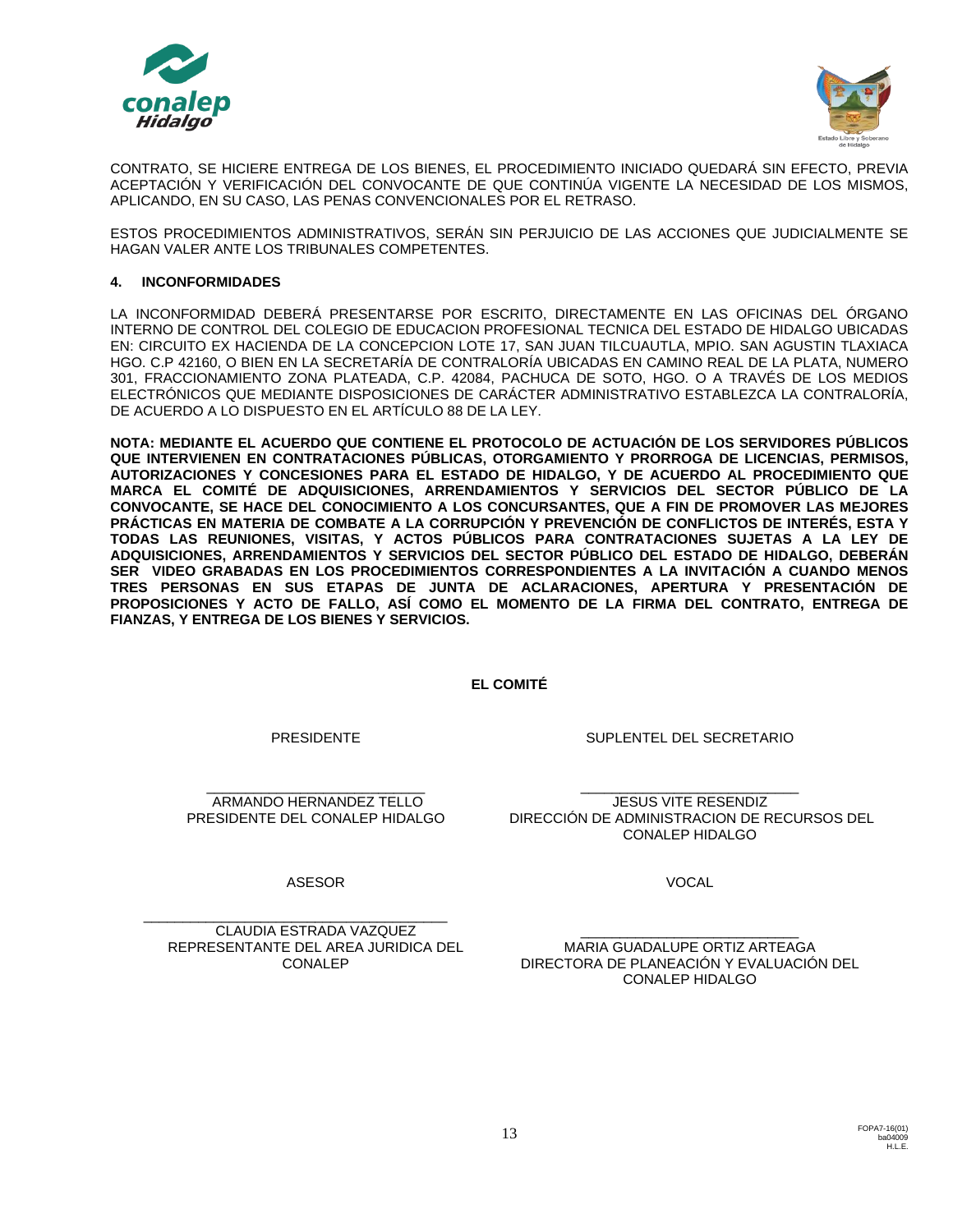



#### **ANEXO N° 1**

# **COLEGIO DE EDUCACION PROFESIONAL TECNICA DEL ESTADO DE HIDALGO**

## **INVITACIÓN A CUANDO MENOS TRES PERSONAS Nº CONALEP 02/2021**

21 DE JUNIO DE 2021.

| <b>PARTIDA</b>    | <b>DESCRIPCIÓN</b>                                                         | <b>CANTIDAD</b> | <b>UNIDAD</b><br><b>DE</b><br><b>MEDIDA</b> | <b>COSTO</b><br><b>CON IVA</b> | <b>COSTO SIN</b><br><b>IVA</b> | <b>TOTAL</b> |
|-------------------|----------------------------------------------------------------------------|-----------------|---------------------------------------------|--------------------------------|--------------------------------|--------------|
| $\mathbf{1}$      | ADAPTADOR BANANA DOBLE DOBLE PUNTA DORADA                                  | 3               | PIEZA                                       |                                |                                |              |
| $\overline{2}$    | APAGADOR DE ESCALERA TIPO TRADICIONAL LINEA QUINZIÑO<br><b>TRADICIONAL</b> | 40              | PIEZA                                       |                                |                                |              |
| 3                 | APAGADOR DE SOBREPONER LINEA QUINZIÑO TRADICIONAL                          | 3               | PIEZA                                       |                                |                                |              |
| 4                 | APAGADOR SENCILLO TRADICIONAL TIPO QUINZIÑO                                | 10              | PIEZA                                       |                                |                                |              |
| 5                 | BALASTRA 2X60 SLIM LINE                                                    | 20              | PIEZA                                       |                                |                                |              |
| 6                 | BALASTRA PARA LAMPARA AHORRADORA DE 2 X 32 WATTS T8                        | 20              | PIEZA                                       |                                |                                |              |
| $\overline{7}$    | BATERIA TIPO BOTON CR2032 DE 3 VOLTS                                       | 20              | PIEZA                                       |                                |                                |              |
| 8                 | CABLE CALIBRE 10 THW CON 100 METROS                                        | 5               | CAJA                                        |                                |                                |              |
| 9                 | CABLE CALIBRE 12 THW CON 100 METROS                                        | 8               | CAJA                                        |                                |                                |              |
| 10                | CABLE CALIBRE 14 DUPLEX CON 100 METROS                                     | $\mathbf{1}$    | CAJA                                        |                                |                                |              |
| 11                | CABLE CALIBRE 14 THW CON 100 MTS.                                          | $\mathbf{1}$    | CAJA                                        |                                |                                |              |
| $12 \overline{ }$ | CABLE CALIBRE 16 THW CON 100 MTS.                                          | $\mathbf{1}$    | CAJA                                        |                                |                                |              |
| 13                | CABLE DE USO RUDO DE 4 HILOS CALIBRE 10                                    | 10              | METRO                                       |                                |                                |              |
| 14                | CABLE DUPLEX CALIBRE 18 CAJA CON 100 METROS                                | $\overline{2}$  | <b>CAJA</b>                                 |                                |                                |              |
| 15                | CANALETA 2440 PVC 2 METROS 16X19 MM PARA CABLES DE<br>REDES ELECTRICOS.    | 23              | PIEZA                                       |                                |                                |              |
| 16                | CANALETA 2440 PVC 2 METROS 20X10 MM PARA CABLES DE<br>REDES ELECTRICOS.    | 29              | PIEZA                                       |                                |                                |              |
| 17                | CANALETA 2440 PVC 2 METROS 24X40 MM PARA CABLES DE<br>REDES ELECTRICOS.    | 12              | PIEZA                                       |                                |                                |              |
| 18                | CARGADOR DE PILAS AA Y AAA                                                 | $\mathbf{1}$    | PIEZA                                       |                                |                                |              |
| 19                | CARGADOR INTELIGENTE DE PILAS AA Y AAA                                     | $\mathbf{1}$    | PIEZA                                       |                                |                                |              |
| 20                | CINTA ELÉCTRICA DE VINIL PARA AISLAR SÚPER 33. MEDIDA 20<br>M.             | 10              | PIEZA                                       |                                |                                |              |
| 21                | CLAVIJA ELECTRICA NORMAL MCA. RECONOCIDA DE USO<br><b>RUDO</b>             | 15              | PIEZA                                       |                                |                                |              |
| 22                | CLAVIJA TRIFASICA DE 3 ENTRADAS MEDIA VUELTA 30<br><b>AMPERES</b>          | $\overline{2}$  | PIEZA                                       |                                |                                |              |
| 23                | CLAVIJA TRIFASICA DE 4 ENTRADAS MEDIA VUELTA 30<br>AMPERES                 | $\overline{2}$  | PIEZA                                       |                                |                                |              |
| 24                | CONTACTO 110V TIPO SIMPLE QUINZIÑO O SIMILAR                               | 10              | PIEZA                                       |                                |                                |              |
| 25                | CONTACTO DUPLEX DE 110 VOLTS POLARIZADO SIN PLACA                          | 10              | PIEZA                                       |                                |                                |              |
| 26                | CONTACTO DUPLEX POLARIZADO DE SOBREPONER                                   | $\overline{7}$  | PIEZA                                       |                                |                                |              |
| 27                | <b>CONTACTO DUPLEX TIPO MODUS</b>                                          | 50              | PIEZA                                       |                                |                                |              |

# **ADQUISICIÓN DE MATERIAL ELECTRICO**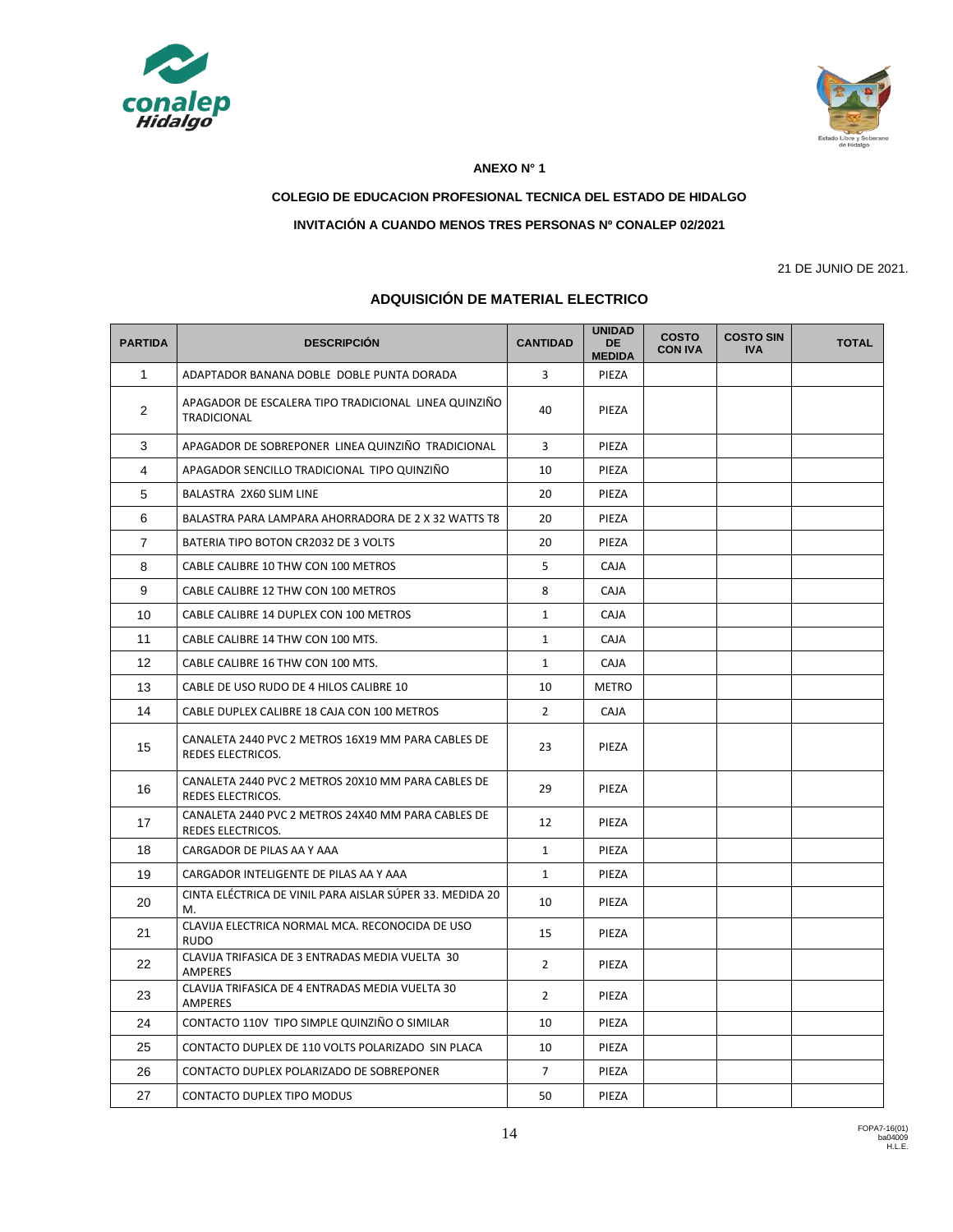



| 28 | CONTACTO DUPLEX TIPO QUINZIÑO CON TAPA                                                                                            | 10             | PIEZA          |                 |  |
|----|-----------------------------------------------------------------------------------------------------------------------------------|----------------|----------------|-----------------|--|
| 29 | EXTENSION ELECTRICA USO RUDO DE 20 MTS. CAL. 10                                                                                   | 4              | PIEZA          |                 |  |
| 30 | FOCO AHORRADOR 65W 110V                                                                                                           | 54             | PIEZA          |                 |  |
| 31 | FOCO ESPIRAL 220V-60HZ 700 MA 80 W                                                                                                | 3              | PIEZA          |                 |  |
| 32 | FUSIBLES TIPO CARTUCHO 10A-500V-133-10-10X38-100 KA                                                                               | 4              | PIEZA          |                 |  |
| 33 | FUSIBLES TIPO CARTUCHO 16A-500V-10 X 38                                                                                           | $\overline{4}$ | PIEZA          |                 |  |
| 34 | FUSIBLES TIPO CARTUCHO 20A-500V-10 X 38                                                                                           | 8              | PIEZA          |                 |  |
| 35 | GRAPA DE PLASTICO PARA CABLE CURVO COAXIAL 6MM                                                                                    | 800            | PIEZA          |                 |  |
| 36 | GRAPA DE PLASTICO PARA CABLE CURVO COAXIAL UTP 8MM                                                                                | 400            | PIEZA          |                 |  |
| 37 | LAMPARA FLUORESCENTE DE 59 WATTS T8                                                                                               | 40             | PIEZA          |                 |  |
| 38 | LAMPARA FLUORESCENTEDE 32 WATTS T8                                                                                                | 40             | PIEZA          |                 |  |
| 39 | LAMPARA STEAM LED II T8 2X18W OP ACERO                                                                                            | 40             | PIEZA          |                 |  |
| 40 | LISTON 30 AMP. A 250 V PARA FUSIBLE                                                                                               | $\mathbf{1}$   | <b>CAJA</b>    |                 |  |
| 41 | LISTONES DE 60 AMP. A 250 VPARA FUSIBLE (ESLABON)                                                                                 | $\mathbf{1}$   | CAJA           |                 |  |
| 42 | PILA CUADRADA 9 V.                                                                                                                | 10             | PIEZA          |                 |  |
| 43 | PILAS AA ALCALINA CON 4 PIEZAS                                                                                                    | 6              | <b>PAQUETE</b> |                 |  |
| 44 | PILAS AAA ALCALINA CON 4 PIEZAS                                                                                                   | 4              | <b>PAQUETE</b> |                 |  |
| 45 | PILAS RECARGABLES AA CON 4 PIEZAS                                                                                                 | $\overline{2}$ | <b>PAQUETE</b> |                 |  |
| 46 | PILAS RECARGABLES AAA CON 4 PIEZAS                                                                                                | 3              | <b>PAQUETE</b> |                 |  |
| 47 | PLACA DE DOS VENTANAS TIPO QUINZIÑO O SIMILAR<br><b>COMPLETO</b>                                                                  | $\overline{7}$ | PIEZA          |                 |  |
| 48 | PLACA DE UNA VENTANA TIPO QUINZIÑO O SIMILAR<br><b>COMPLETO</b>                                                                   | 6              | PIEZA          |                 |  |
| 49 | PLACA FUNDIDA DE ALUMINIO PARA CONTACTO POLARIZADO<br><b>DORADA</b>                                                               | 10             | PIEZA          |                 |  |
| 50 | ROLLO DE MANGUERA POLIDUCTO DE 100 METROS,<br>DIAMETRO DE 1/2" RESISTENTE AL USO RUDO Y A LOS<br>CAMBIO DE CLIMA.                 | $\overline{7}$ | <b>ROLLO</b>   |                 |  |
| 51 | SOQUET DE BAQUELITA 3/4                                                                                                           | 45             | PIEZA          |                 |  |
| 52 | LAMPARA SOLAR SUBURBANA SENSOR DE MOVIMIENTO IP65<br>RESISTENCIA POLVO, LLUVIA CLIMAS HUMEDOS, CONTROL<br>REMOTO 5400 LM, CRI 70. | 20             | PIEZA          |                 |  |
| 53 | SOQUET DE PORCELANA TIPO MOGUEL                                                                                                   | 5              | PIEZA          |                 |  |
|    |                                                                                                                                   |                |                | <b>Subtotal</b> |  |
|    |                                                                                                                                   |                |                | I.V.A.          |  |
|    |                                                                                                                                   |                |                | <b>TOTAL</b>    |  |

**NOTA: LOS LICITANTES PARTICIPANTES DEBERÁN RESPETAR LO SOLICITADO Y AJUSTARSE A LAS CARACTERÍSTICAS TÉCNICAS EN ESTE ANEXO.** 

**DEBERAN DE PRESENTAR UN CATALOGO DE ARTICULOS.** 

**CONDICIONES DE PAGO:\_\_\_\_\_\_\_\_\_\_\_\_\_\_\_\_\_\_\_ VIGENCIA DE LA COTIZACIÓN: \_\_\_\_\_\_\_\_\_\_\_\_\_\_\_ PLAZO Y CONDICIONES DE ENTREGA:\_\_\_\_\_\_\_\_\_\_\_\_\_\_\_\_\_\_\_ GARANTÍA DE LOS BIENES:\_\_\_\_\_\_\_\_\_\_\_\_\_\_\_\_\_\_\_** LUGAR DE ENTREGA:\_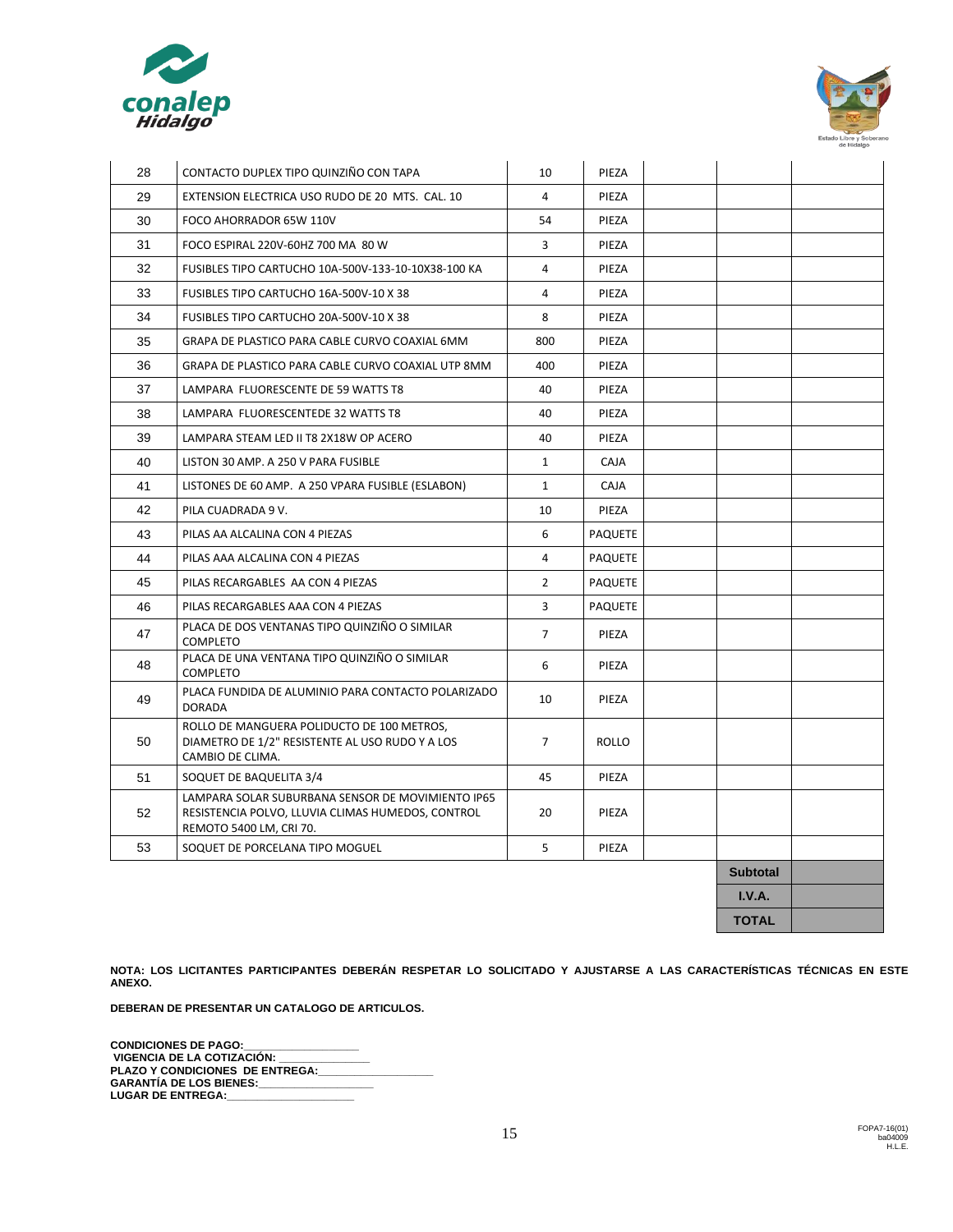



## **ANEXO Nº 2**

## **REPRESENTACIÓN LEGAL**

# **COLEGIO DE EDUCACION PROFESIONAL TECNICA DEL ESTADO DE HIDALGO**

#### **INVITACIÓN A CUANDO MENOS TRES PERSONAS Nº CONALEP 02/2021**

(Nombre) , manifiesto bajo protesta de decir verdad, que los datos aquí asentados, son ciertos y han sido debidamente verificados, así como que cuento con facultades suficientes para suscribir la proposición en la presente invitación a cuando menos tres personas, a nombre y representación de: \_\_\_\_\_\_\_\_\_\_\_\_.

| Registro Federal de Contribuyentes:                                                                                        |                                 |  |  |  |  |
|----------------------------------------------------------------------------------------------------------------------------|---------------------------------|--|--|--|--|
| CURP:                                                                                                                      |                                 |  |  |  |  |
| Domicilio.-                                                                                                                |                                 |  |  |  |  |
| Calle y Número:                                                                                                            |                                 |  |  |  |  |
| Colonia:                                                                                                                   | Delegación o Municipio:         |  |  |  |  |
| Código Postal:                                                                                                             | Entidad Federativa:             |  |  |  |  |
| Teléfonos:                                                                                                                 | Fax:                            |  |  |  |  |
| Correo Electrónico:                                                                                                        |                                 |  |  |  |  |
| No. de la Escritura Pública en la que consta su acta constitutiva:                                                         | Fecha:                          |  |  |  |  |
| Nombre, Número y Lugar del Notario Público ante el cual se dio fe de la misma:                                             |                                 |  |  |  |  |
| Inscrita en el INSTITUTO DE LA FUNCIÓN REGISTRAL, bajo el nº. tomo - libro -, sección ---, fecha ------------<br>en_______ |                                 |  |  |  |  |
| Relación de Accionistas.-<br>Apellido Paterno:                                                                             | Apellido Materno:<br>Nombre(s): |  |  |  |  |
| Descripción del Objeto Social:                                                                                             |                                 |  |  |  |  |
| Reformas al Acta Constitutiva:                                                                                             |                                 |  |  |  |  |
| Nombre del Apoderado o Representante:                                                                                      |                                 |  |  |  |  |
| Datos del documento mediante el cual acredita su personalidad y facultades.-                                               |                                 |  |  |  |  |
| Escritura Pública Número:                                                                                                  | Fecha:                          |  |  |  |  |
| Nombre, Número y Lugar del Notario Público ante el cual se otorgó:                                                         |                                 |  |  |  |  |
|                                                                                                                            |                                 |  |  |  |  |

\_\_\_\_\_\_\_\_\_\_\_\_\_\_\_\_\_\_\_\_\_\_ a \_\_\_\_ de \_\_\_\_\_\_\_\_\_\_\_\_\_ del 2021

Protesto lo necesario.

\_\_\_\_\_\_\_\_\_\_\_\_\_\_\_\_\_\_\_\_\_\_\_\_\_\_\_\_\_\_\_\_\_\_\_\_\_\_\_\_\_ **Nombre y Firma del Representante Legal**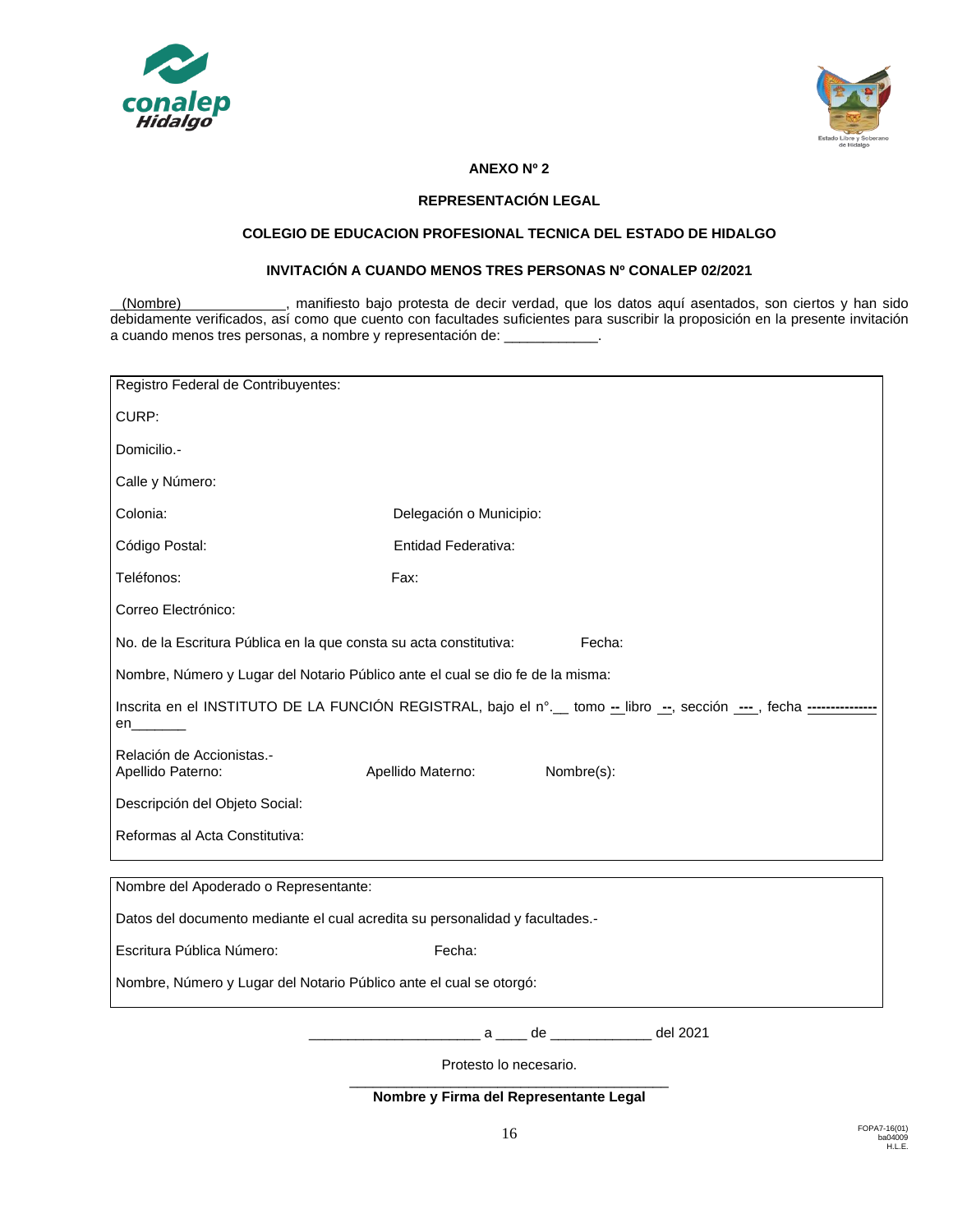



# **ANEXO Nº 3**

# **DECLARACIÓN DE INTEGRIDAD**

# **COLEGIO DE EDUCACION PROFESIONAL TECNICA DEL ESTADO DE HIDALGO**

# **INVITACIÓN A CUANDO MENOS TRES PERSONAS Nº CONALEP 02/2021**

SAN AGUSTIN TLAXICA, HIDALGO A \_\_\_\_\_\_\_\_\_\_\_\_\_

NOMBRE DE LA CONVOCANTE

\_\_\_\_\_\_\_\_\_\_\_\_\_\_\_\_\_\_\_\_\_\_, EN MI CARÁCTER DE REPRESENTANTE LEGAL DE \_\_\_\_\_\_\_\_\_\_\_\_\_\_\_\_\_\_\_\_\_\_\_, POR MEDIO DEL PRESENTE Y BAJO PROTESTA DE DECIR VERDAD, MANIFIESTO QUE LA EMPRESA A LA CUAL REPRESENTO, POR SÍ MISMA O A TRAVÉS DE INTERPÓSITA PERSONA, SE ABSTENDRÁ DE ADOPTAR CONDUCTAS PARA QUE LOS SERVIDORES PÚBLICOS DEL CONVOCANTE, INDUZCAN O ALTEREN LAS EVALUACIONES DE LAS PROPOSICIONES, EL RESULTADO DEL PROCEDIMIENTO, U OTROS ASPECTOS QUE OTORGUEN CONDICIONES MÁS VENTAJOSAS CON RELACIÓN A LOS DEMÁS PARTICIPANTES.

SIN OTRO PARTICULAR, LE REITERO LA SEGURIDAD DE MI MÁS ALTA Y DISTINGUIDA CONSIDERACIÓN.

A T E N T A M E N T E

NOMBRE DEL LICITANTE.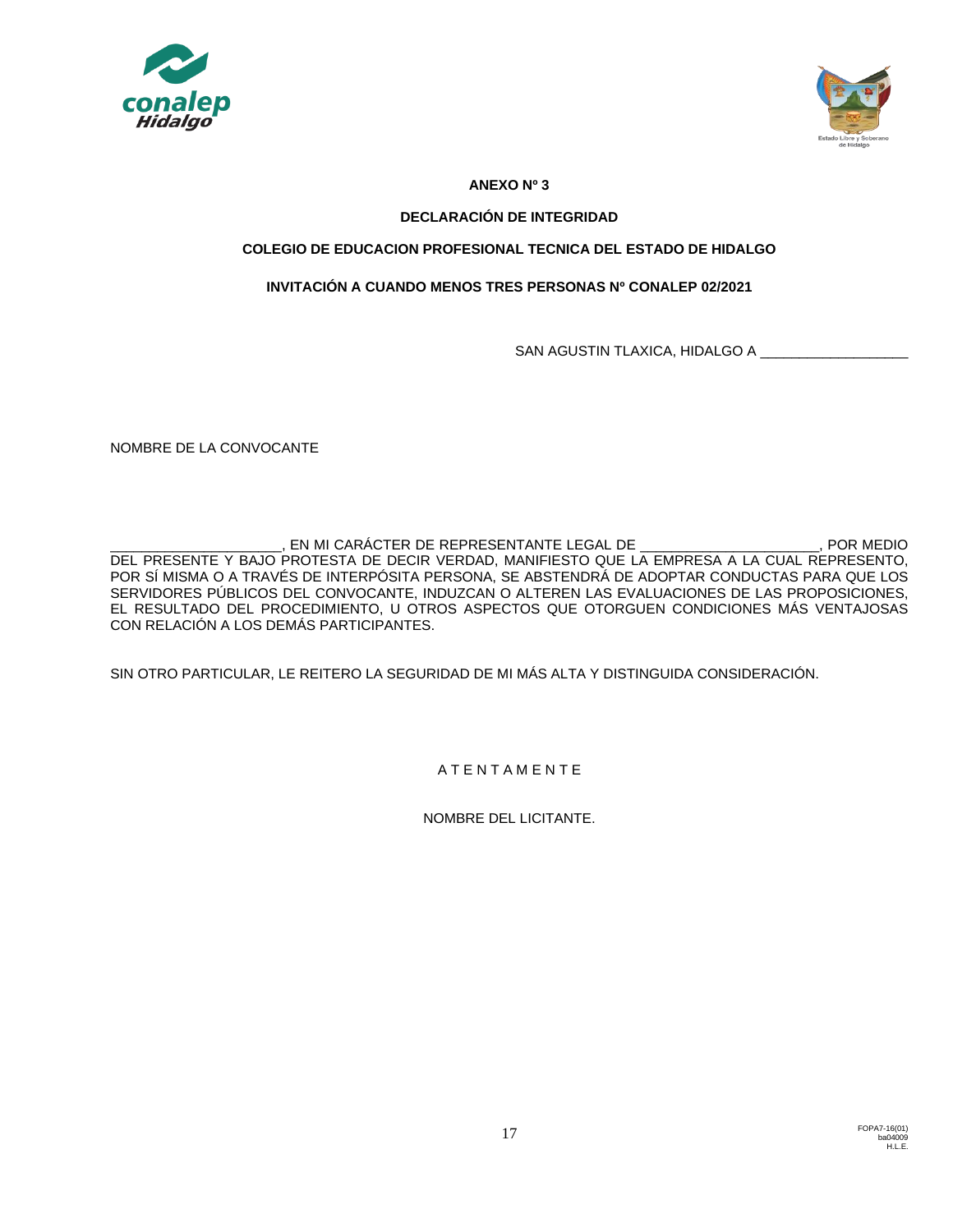



#### **ANEXO N° 4**

#### **INVITACIÓN A CUANDO MENOS TRES PERSONAS Nº CONALEP 02/2021**

**FORMATO QUE DEBERÁN PRESENTAR LOS LICITANTES QUE PARTICIPEN EN EL PROCEDIMIENTO DE CONTRATACION, EN CASO DE EXISTIR IGUALDAD DE CONDICIONES, SE DARÁ PREFERENCIA A LAS PERSONAS QUE INTEGREN EL SECTOR DE MICRO, PEQUEÑAS Y MEDIANAS EMPRESAS EN EL ESTADO.**

 $de$   $de$ 

P r e s e n t e

\_\_\_\_\_\_\_\_\_\_\_\_\_\_\_\_\_\_\_\_\_\_\_\_\_\_\_

Me refiero al procedimiento de invitación a cuando menos tres personas No. \_\_\_\_\_\_\_\_\_\_\_\_\_\_\_\_\_\_\_\_\_\_\_\_ en el que mi representada, la empresa\_\_\_\_\_\_\_\_\_\_\_\_\_\_\_\_\_\_\_\_\_\_\_\_\_\_\_\_\_\_\_\_\_\_\_ participa a través de la proposición que se contiene en el presente sobre.

Sobre el particular, y en términos de lo previsto por la Ley de Adquisiciones, Arrendamientos y Servicios del Sector Público del Estado de Hidalgo, declaro bajo protesta de decir verdad, que mi representada pertenece al sector  $_{\rm L}$ (6)\_\_\_\_\_, cuenta con \_\_\_\_(7)\_\_\_\_ empleados de planta registrados ante el IMSS y con \_\_\_\_\_\_\_(8)\_\_\_\_\_\_\_\_ personas subcontratadas y que el monto de las ventas anuales de mi representada es de \_\_\_\_\_\_\_\_(9)\_\_\_\_\_\_\_\_ obtenido en el ejercicio fiscal correspondiente a la última declaración anual de impuestos federales. Considerando lo anterior, mi representada se encuentra en el rango de una empresa \_\_\_\_\_\_\_(10)\_\_\_\_\_\_\_, atendiendo a lo siguiente:

| Estratificación |                                    |                                                            |                                                                 |                                     |  |
|-----------------|------------------------------------|------------------------------------------------------------|-----------------------------------------------------------------|-------------------------------------|--|
| Tamaño<br>(10)  | <b>Sector</b><br>(6)               | Rango<br>de<br>número<br>de<br>trabajadores<br>$(7) + (8)$ | de<br>Rango<br>de<br>monto<br>ventas<br>anuales<br>$(modp)$ (9) | <b>Tope</b><br>máximo<br>combinado* |  |
| Micro           | Todas                              | Hasta 10                                                   | Hasta \$4                                                       | 4.6                                 |  |
| Pequeña         | Comercio                           | Desde 11 hasta<br>30                                       | Desde \$4.01<br>hasta \$100                                     | 93                                  |  |
|                 | Industria<br>у<br><b>Servicios</b> | Desde 11 hasta<br>50                                       | Desde \$4.01<br>hasta \$100                                     | 95                                  |  |
| Mediana         | Comercio                           | Desde 31 hasta<br>100                                      | Desde<br>\$100.01 hasta                                         | 235                                 |  |
|                 | Servicios                          | Desde 51 hasta<br>100                                      | \$250                                                           |                                     |  |
|                 | Industria                          | Desde 51 hasta<br>250                                      | Desde<br>\$100.01 hasta<br>\$250                                | 250                                 |  |

\*Tope Máximo Combinado= (Trabajadores) x 10% + (Ventas Anuales) x 90%)

(7) (8) El número de trabajadores será el que resulte de la sumatoria de los puntos (7) y (8)

(10) El tamaño de la empresa se determina a partir del puntaje obtenido conforme a la siguiente fórmula: Puntaje de la empresa= (Número de trabajadores) x 10% + (Monto de Ventas Anuales) x 90% el cual debe ser igual o menor al Tope Máximo Combinado

Asimismo, manifiesto, bajo protesta de decir verdad, que el Registro Federal de Contribuyentes de mi representada es\_\_\_\_\_\_\_\_\_\_\_\_\_\_\_\_\_\_\_\_\_\_ y que el Registro Federal de Contribuyentes del (los) fabricante(s) de los bienes que integran mi oferta, es (son)

A T E N T A M E N T E

\_\_\_\_\_\_\_\_\_\_\_\_\_\_\_\_\_\_\_\_\_\_\_\_\_\_\_\_\_\_\_\_\_\_\_\_\_\_\_\_\_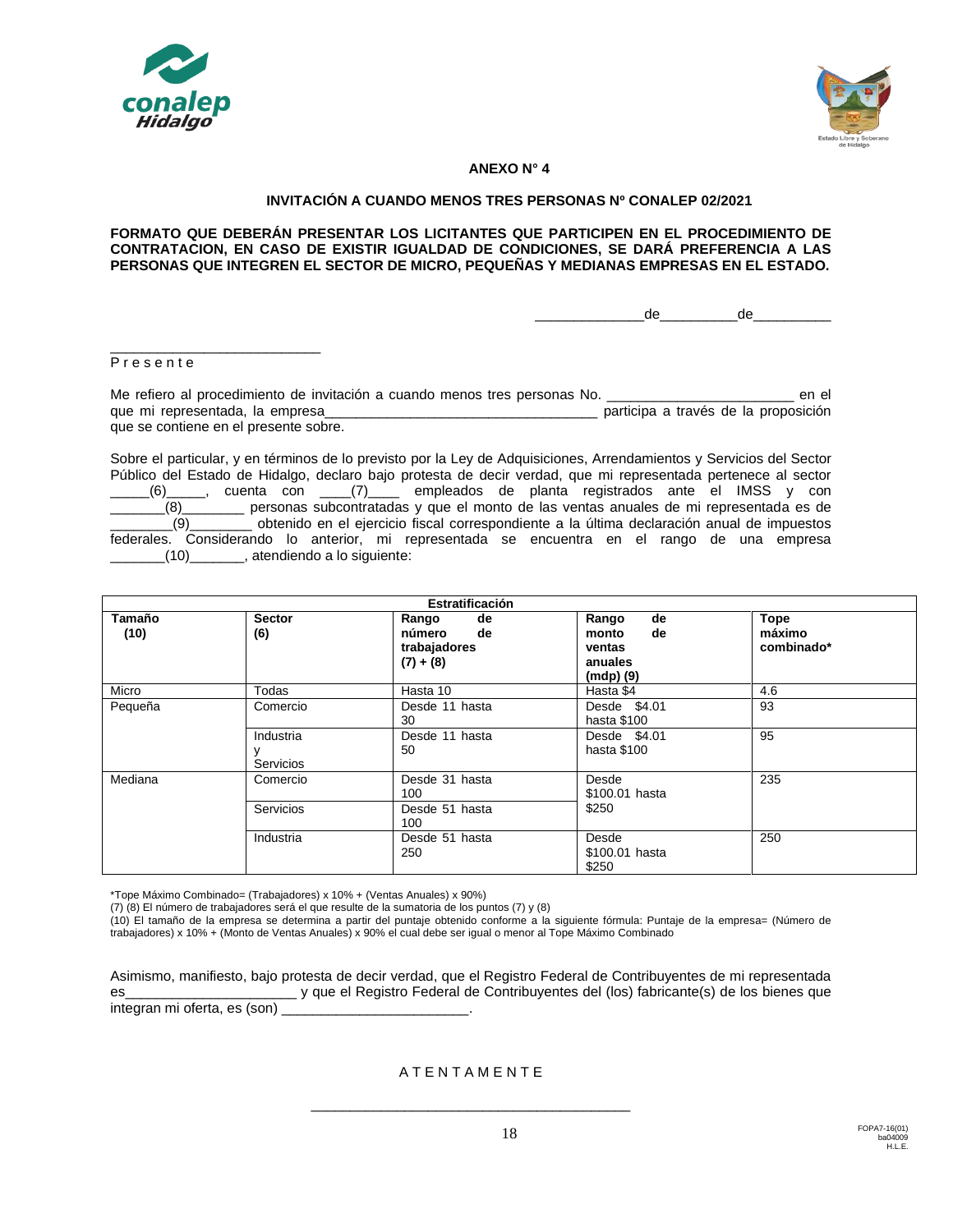



#### **ANEXO N° 5**

#### **MODELO DE CONTRATO**

#### **INVITACIÓN A CUANDO MENOS TRES PERSONAS Nº CONALEP 02/2021**

CONTRATO DE **COMPRA VENTA** QUE CELEBRAN, POR UNA PARTE, EL MUNICIPIO DE\_\_\_\_\_\_\_\_\_\_\_\_\_\_\_\_\_\_\_, REPRESENTADO EN ESTE ACTO POR EL \_\_\_\_\_\_\_\_\_\_\_\_\_\_\_\_\_\_\_\_\_\_\_\_\_\_\_\_\_\_\_\_\_\_\_\_**,** EN SU CARACTER DE PRESIDENTE MUNICIPAL, A QUIEN EN LO SUCESIVO SE LE DENOMINARÁ **"CONALEPH";** Y POR LA OTRA, -REPRESENTADA POR EL **-------------------------------------------------------** EN SU CARÁCTER DE **REPRESENTANTE LEGAL** A QUIEN EN LO SUCESIVO SE LE DENOMINARÁ "EL PROVEEDOR", AL TENOR DE LAS SIGUIENTES:

#### **DECLARACIONES**

#### **I.- DE "EL MUNICIPIO"**

- **A)** QUE DE CONFORMIDAD CON LOS ARTÍCULOS 23, 115 Y 116 DE LA CONSTITUCIÓN POLÍTICA DEL ESTADO DE HIDALGO, ES UNA INSTITUCIÓN CON PERSONALIDAD JURÍDICO- POLÍTICA Y TERRITORIO DETERMINADO, DOTADO DE FACULTADES PARA ATENDER LAS NECESIDADES DE SU NÚCLEO DE POBLACIÓN, PARA LO CUAL MANEJARÁ SU PATRIMONIO CONFORME A LAS LEYES EN LA MATERIA Y ELEGIRÁ DIRECTAMENTE A SUS AUTORIDADES.
- **B)** QUE DE CONFORMIDAD CON EL ARTÍCULO 9 DE LA LEY ORGÁNICA MUNICIPAL DEL ESTADO DE HIDALGO, EL AYUNTAMIENTO PODRÁ ADQUIRIR BIENES, EN CUALQUIERA DE LAS FORMAS PREVISTAS POR LA LEY DENTRO DE SU JURISDICCIÓN.
- **C)** QUE DE CONFORMIDAD CON LA LEY ORGÁNICA MUNICIPAL DEL ESTADO DE HIDALGO, EL PRESIDENTE MUNICIPAL, TENDRÁ FACULTADES PARA PROPONER, DE ACUERDO CON LAS NECESIDADES ADMINISTRATIVAS Y CON LA DISPONIBILIDAD DE RECURSOS FINANCIEROS, LAS DEPENDENCIAS QUE SEAN INDISPENSABLES PARA LA BUENA MARCHA DE LOS SERVICIOS PÚBLICOS. Y QUE CUENTA CON LA FACULTAD LEGAL PARA SUSCRIBIR EL PRESENTE INSTRUMENTO, DE CONFORMIDAD CON LA FRACCIÓN LIII DEL ARTÍCULO 52 DE LA LEY ANTES INDICADA.
- **D)** QUE EN SU ESTRUCTURA ORGÁNICA CUENTA CON LA HACIENDA MUNICIPAL, LA CUAL TIENE POR OBJETO OBTENER LOS RECURSOS FINANCIEROS NECESARIOS, PARA PROVEER A LOS GASTOS ORDINARIOS Y EXTRAORDINARIOS DEL MUNICIPIO.
- E) QUE DE ACUERDO CON EL PROGRAMA NORMAL DE ADQUISICIONES, ARRENDAMIENTOS Y PRESTACIÓN DE SERVICIOS, SE<br>CONSIDERA PROCEDENTE EFECTUAR LA ADQUISICIÓN DE PARA LA OBRA: EN ESTE CONSIDERA PROCEDENTE EFECTUAR LA ADQUISICIÓN DE \_\_\_\_\_\_\_\_\_\_\_\_\_\_\_\_ PARA LA OBRA: \_\_\_\_\_\_\_\_\_\_\_\_\_\_\_\_\_\_\_\_\_\_\_ EN ESTE MUNICIPIO, CON CLAVE DE OBRA: \_\_\_\_\_\_\_\_\_\_\_\_\_\_\_\_. CON RECURSOS AUTORIZADOS MEDIANTE OFICIO DE VALIDACIÓN NO. \_\_\_\_\_\_\_\_\_\_\_\_\_\_\_\_\_\_\_\_\_\_\_\_ DE FECHA \_\_\_\_\_\_\_\_\_\_\_\_\_\_\_\_, BAJO LA MODALIDAD DE EJECUCIÓN DE ADMINISTRACIÓN DIRECTA.
- F) QUE CUENTA CON RECURSOS SUFICIENTES PARA CUBRIR EL IMPORTE DEL PRESENTE CONTRATO, AUTORIZADOS POR\_\_\_\_\_\_\_\_\_\_\_\_\_\_\_\_\_\_\_\_\_\_\_\_\_\_\_\_\_\_\_MEDIANTE OFICIO No. \_\_\_\_\_\_\_\_\_\_\_\_\_\_\_\_\_\_\_\_\_\_DE FECHA\_
- G) QUE UNA VEZ CUMPLIDOS LOS REQUISITOS FIJADOS PARA EL EJERCICIO DE LOS RECURSOS A EFECTO DE LLEVAR ADELANTE EL CUMPLIMIENTO DEL PROGRAMA, SE PROCEDIÓ A LA ADJUDICACIÓN DEL CONTRATO MEDIANTE EL PROCEDIMIENTO DE \_\_\_\_\_\_\_\_\_\_\_\_\_\_\_\_\_\_ No.\_\_\_\_\_\_\_\_\_\_\_\_\_\_\_\_ DE FECHA\_\_\_\_\_\_\_\_\_\_\_\_\_\_ SANCIONADO POR EL COMITÉ DE ADQUISICIONES, ARRENDAMIENTOS Y SERVICIOS DEL SECTOR PÚBLICO DEL MUNICIPIO DE \_

H) QUE SEÑALA COMO DOMICILIO, \_\_\_\_\_\_\_\_\_\_\_\_\_\_\_\_\_\_\_, ESTADO DE HIDALGO. C.P. \_\_\_\_\_\_\_\_\_\_\_\_\_\_\_\_\_.

#### **II. DEL "PROVEEDOR"**

- **A)** QUE ES UNA SOCIEDAD ANÓNIMA, (SI ES LA SOCIEDAD EN COMANDITA POR ACCIONES O SIMPLE, EN NOMBRE COLECTIVO ETC.)....... LEGALMENTE CONSTITUIDA DE CONFORMIDAD CON LAS LEYES MEXICANAS COMO LO DEMUESTRA CON EL ACTA CONSTITUTIVA N° **--------------**VOLUMEN **--------** LIBRO **-----** OTORGADA ANTE LA FE DEL **----------------------------------------------------------------** NOTARIO PÚBLICO N° **---------**EN EJERCICIO EN LA CIUDAD DE **\_\_\_\_\_\_\_\_\_\_, HGO.,** LA CUAL SE ENCUENTRA INSCRITA **EN INSTITUTO DE LA FUNCIÓN REGISTRAL**, BAJO EL N°.\_\_ TOMO **--** LIBRO **--**, SECCION **---** , FECHA **------------------------**
- **B)** QUE EL **----------------------------------------** EN SU CARÁCTER DE **REPRESENTANTE LEGAL** TIENE FACULTADES PARA SUSCRIBIR EL PRESENTE INSTRUMENTO DE CONFORMIDAD CON EL PODER NOTARIAL N° **----------,** OTORGADO ANTE LA FE DEL **------------------------ --------------------------** NOTARIO PÚBLICO N° **--------** DE LA CIUDAD DE **\_\_\_\_\_\_\_\_\_\_\_\_\_ HGO.**
- **C)** QUE TIENE CAPACIDAD PARA CONTRATAR Y OBLIGARSE PARA LA \_\_\_\_\_\_\_\_\_\_\_\_\_\_\_\_\_\_\_\_\_\_\_\_\_\_\_\_ QUE ESTE CONTRATO SE REFIERE Y DISPONE CON LOS ELEMENTOS Y ORGANIZACIÓN NECESARIA PARA EL SUMINISTRO DE LOS MISMOS.
- **D)** QUE CONOCE PLENAMENTE EL CONTENIDO DE LA LEY DE ADQUISICIONES, ARRENDAMIENTOS Y SERVICIOS DEL SECTOR PÚBLICO DEL ESTADO DE HIDALGO; LAS NORMAS Y DISPOSICIONES VIGENTES, RESPECTO DE LA COMPRA VENTA DE LOS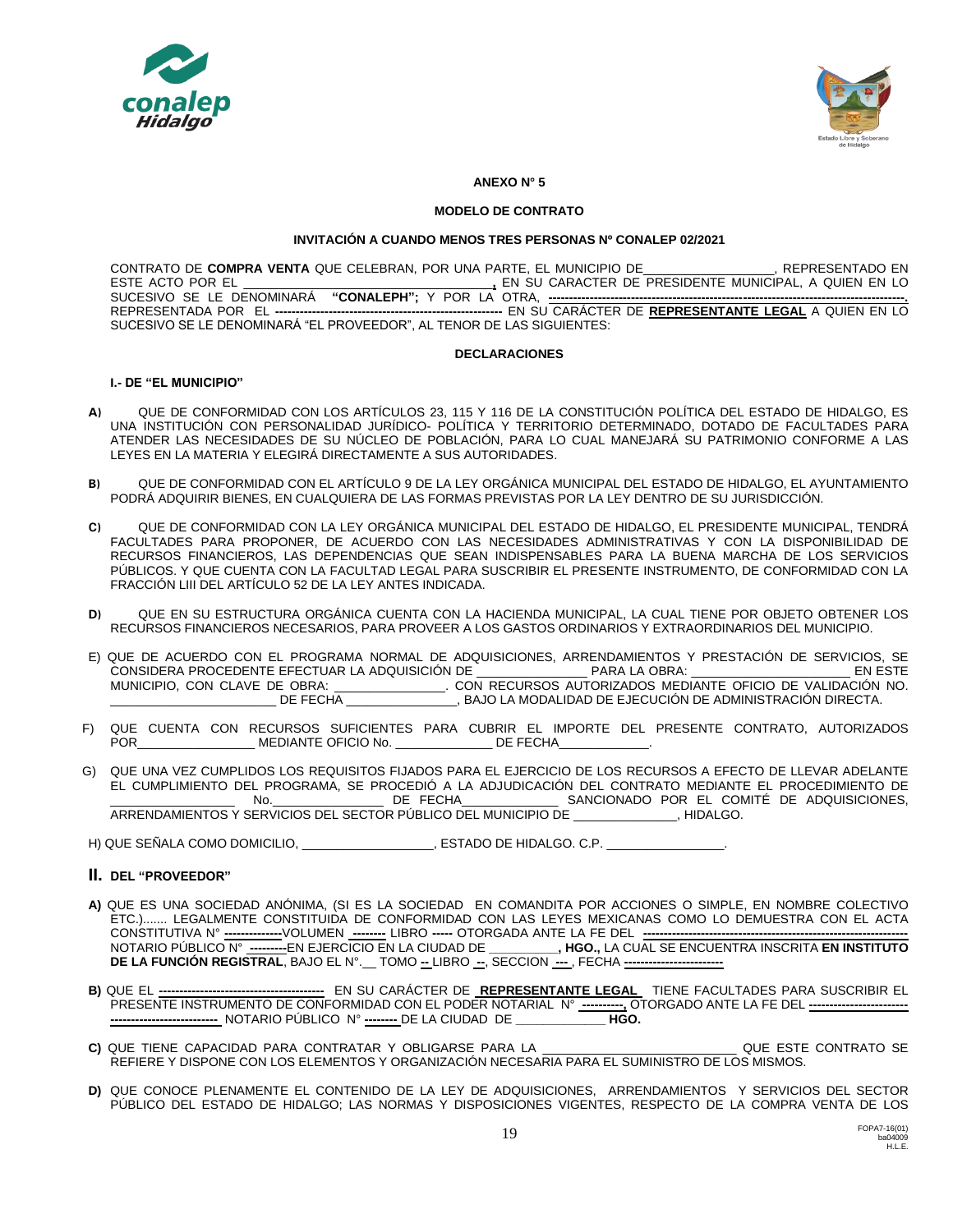



BIENES REFERIDOS EN ESTE CONTRATO, COMO TAMBIÉN LAS DISPOSICIONES LEGALES TANTO DE CARÁCTER FEDERAL COMO ESTATAL APLICABLES A ESTA OPERACION.

- **E)** QUE SEÑALA COMO DOMICILIO LEGAL EL UBICADO EN **-----------------------------------------------------------------------------------------------------**
- **F)** QUE CUENTA CON EL REGISTRO EN EL PADRÓN DE PROVEEDORES Nº **-------------**

#### **III. DE LAS PARTES**

A) QUE EN ATENCIÓN A LO EXPUESTO, ESTÁN CONFORMES CON SUJETAR SUS COMPROMISOS A LOS TÉRMINOS Y CONDICIONES SIGUIENTES:

#### **CLÁUSULAS**

**PRIMERA.-** QUE SE RECONOCEN LA PERSONALIDAD CON LA QUE SE OSTENTAN Y QUE NO LES HA SIDO REVOCADA NI EN FORMA ALGUNA MODIFICADA LO QUE DECLARAN BAJO PROTESTA DE DECIR VERDAD.

**SEGUNDA.-** "EL MUNICIPIO" COMPRA EN EJERCICIO DEL RECURSO SEÑALADO EN LAS DECLARACIONES Y "EL PROVEEDOR" SE OBLIGA A ENTREGAR EN PERFECTAS CONDICIONES Y DE ACUERDO A LAS ESPECIFICACIONES CONVENIDAS EN LA INVITACIÓN A CUANDO MENOS TRES PERSONAS, ANEXOS Y OFERTAS DE LA INVITACION N° **---------------------------------** DE LOS BIENES CONSISTENTES EN:

**TERCERA.-** "EL MUNICIPIO" CUBRIRÁ A "EL PROVEEDOR" LA CANTIDAD DE **---------------------------------------------------------------------------------- ---------------------------------------** INCLUYE EL I.V.A. POR CONCEPTO DE PAGO DE LOS\_\_\_\_\_\_\_\_ MATERIA DEL PRESENTE CONTRATO. LOS PRECIOS PERMANECERÁN FIJOS Y NO HABRÁ ESCALATORIA ALGUNA.

**CUARTA.-** LAS PARTES RECONOCEN EXPRESAMENTE QUE EN EL PRECIO APROBADO SE ENCUENTRA INCLUIDO EL COSTO DE LOS BIENES, FLETES DE TRASLADO HASTA EL LUGAR DE ENTREGA Y LAS MANIOBRAS DE CARGA Y DESCARGA.

**QUINTA.-** LOS BIENES QUE SON OBJETO DE ESTA CONTRATACIÓN, SE AJUSTAN ESTRICTAMENTE A LAS ESPECIFICACIONES GENERALES Y TÉCNICAS QUE HAN SIDO PRESENTADAS POR **"CONALEPH"** Y ACEPTADAS POR **"EL PROVEEDOR",** PARA LA ADJUDICACIÓN DE ESTE CONTRATO, MISMAS QUE SE DETALLAN EN EL PEDIDO OFICIAL **No. -------** QUE SE AGREGAN AL PRESENTE COMO PARTE INTEGRAL DEL MISMO.

**SEXTA.- "CONALEPH"** EFECTUARÁ EL PAGO DE LA COMPRA VENTA POR CONDUCTO DE LA TESORERÍA MUNICIPAL, DE LA SIGUIENTE FORMA:

EL PAGO SERÁ REALIZADO: **--------------------------------------------------------------------------------------\_\_\_\_\_\_\_\_\_\_\_\_\_\_\_\_\_\_\_\_\_\_\_\_\_\_\_\_\_\_\_\_\_\_\_**

**SÉPTIMA.-** EL LUGAR DE ENTREGA DE LOS BIENES OBJETO DEL PRESENTE CONTRATO SERÁ EN: **-------------------------------------------**

**OCTAVA.- "EL PROVEEDOR"** SE OBLIGA A REALIZAR LA ENTREGA DE \_\_\_\_\_\_\_\_\_\_\_\_\_\_\_CONFORME A LO CONVENIDO Y APROBADO POR LAS PARTES QUE FIRMAN ESTE INSTRUMENTO, ACORDANDO QUE EL PLAZO MÁXIMO PARA EFECTUAR LA ENTREGA DE LOS BIENES CONTRATADOS SERÁ **--------------------------------------------------**

**NOVENA.-** "**EL PROVEEDOR"** EFECTUARÁ EL TRASLADO DE LOS BIENES OBJETO DE ESTA OPERACIÓN POR SU EXCLUSIVA CUENTA, BAJO SU RESPONSABILIDAD DEL DAÑO QUE PUEDA SUFRIR EL MISMO DURANTE EL TRASLADO.

**DÉCIMA.- "EL PROVEEDOR"** RESPONDERÁ DE LOS DEFECTOS DE MATERIALES Y MANO DE OBRA, COMPROMETIÉNDOSE A SUSTITUIRLOS POR OTROS QUE CUMPLAN CON LAS ESPECIFICACIONES DE SU OFERTA, GARANTIZANDO DICHA<br>RESPONSABILIDAD MEDIANTE \_\_\_\_\_\_\_\_\_\_\_\_\_\_\_\_\_, POR UN 10% DEL IMPORTE TOTAL DEL CONTRATO, QUE TAMBIÉN RESPOR UN 10% DEL IMPORTE TOTAL DEL CONTRATO, QUE TAMBIÉN RESPONDERA POR LA OPORTUNA ENTREGA DE LOS BIENES, CALIDAD Y ESPECIFICACIONES REQUERIDAS.

**DÉCIMA PRIMERA.-** PARA EL CASO DE QUE **"EL PROVEEDOR"** NO ENTREGUE LOS BIENES A ENTERA SATISFACCIÓN DE **"CONALEPH"** EN EL PLAZO PREVISTO, RETENDRÁ Y APLICARÁ EN FAVOR DEL ERARIO ESTATAL COMO PENA CONVENCIONAL EL SOBRE EL PRECIO DE LOS BIENES PENDIENTES DE ENTREGAR POR CADA DÍA NATURAL DE ATRASO QUE TRANSCURRA DESDE LA FECHA FIJADA PARA SU ENTREGA O HASTA LA ENTERA SATISFACCIÓN DE **"CONALEPH"**, INDEPENDIENTEMENTE QUE PODRÁ OPTAR POR EXIGIR EL CUMPLIMIENTO.

**DÉCIMA SEGUNDA.- "EL PROVEEDOR"** SÓLO PODRÁ SER RELEVADO DEL PAGO DE LA PENA CONVENCIONAL CUANDO DEMUESTRE SATISFACTORIAMENTE A **"CONALEPH"** QUE NO LE FUE POSIBLE REALIZAR OPORTUNAMENTE EL SUMINISTRO POR CAUSAS DE FUERZA MAYOR A SU VOLUNTAD.

FOPA7-16(01) **DÉCIMA TERCERA.-** ESTE CONTRATO PODRÁ SER RESCINDIDO DE PLENO DERECHO POR **"CONALEPH"** SIN NECESIDAD DE RESOLUCIÓN JUDICIAL EN TÉRMINOS DEL CÓDIGO CIVIL PARA EL ESTADO DE HIDALGO Y DE LA LEY DE ADQUISICIONES, ARRENDAMIENTOS Y SERVICIOS DEL SECTOR PÙBLICO DEL ESTADO DE HIDALGO, MEDIANTE SIMPLE AVISO DADO POR ESCRITO A **"CONALEPH"** CON DERECHO A LA RESTITUCIÓN DE LAS CANTIDADES ENTREGADAS POR CONCEPTO DE ANTICIPO EN UN